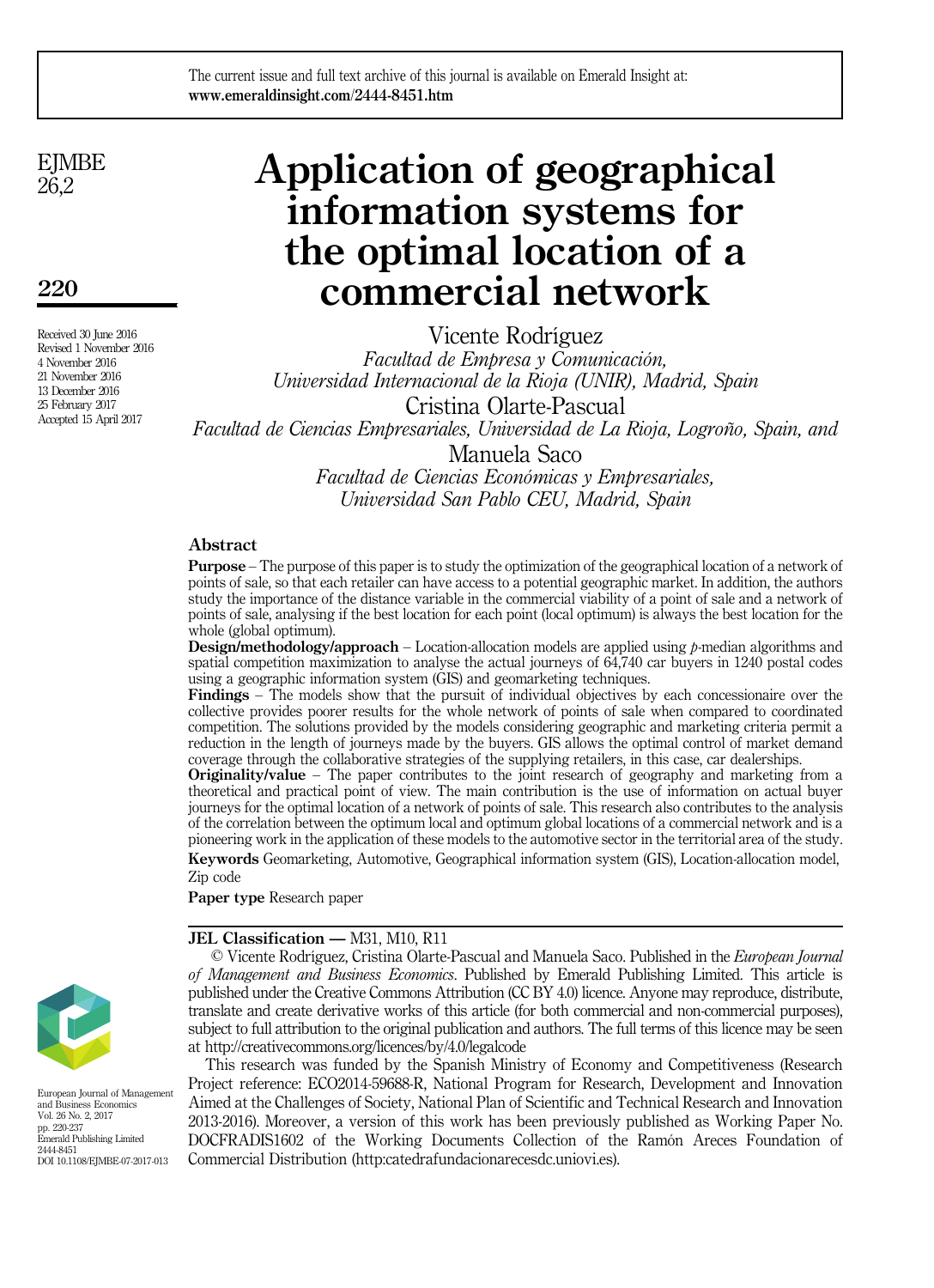# 1. Introduction

There is increasing interest in the potential opportunities arising from extracting spatial information from large data sets (Comber et al., 2016). Approximately 75 per cent of the data used by business decision makers include at least one spatial component, such as customer address, geographic distribution of population, market coverage or commercial area (Ozimec et al., 2010).

Geomarketing is a discipline that has been developed to make decisions according to geographical and marketing criteria (Rodríguez et al., 2015). Geomarketing uses statistical geometry, defined by Goodchild (2008) as the application of probabilistic methods to geometric forms. For any geomarketing study, a geographic information system (GIS) is needed: "a computer application capable of creating, storing, manipulating, visualizing and analysing geographic information" (Goodchild, 2000, p. 6). This link between attributes and geography is a distinctive feature of GIS (Goodchild, 1991). GISs are widely applied in developed countries, such as the USA or Great Britain (Allo, 2014). Their widespread use has made them a tool for sharing and communicating knowledge about the earth's surface (Sui and Goodchild, 2011). Although geolocation systems are highly developed, scarcely any work on geomarketing has been done, creating an opportunity for research in this area (e.g. Ozimec et al., 2010; Comber et al., 2016). There is also an increasing interest in visualizing and analysing spatio-temporal data through geo-intelligence tools (Bozkaya and Singh, 2015; Altshuler et al., 2015; Lucas et al., 2015).

In this context, the present work aims to contribute to the joint research of geography and marketing from a theoretical and practical standpoint. To this end, the main objective is to study the optimization of the geographical locations of a network of points of sale, so that each retailer can have access to a potential geographic market. From the main goal, the following secondary objectives can be derived:

- to detect the impact of the distance variable in the commercial viability of a point of sale and a network of points of sale, analysing if the best location of each point (local optimum) is always the best location for the entire network (global optimum); and
- to evaluate the usefulness of geomarketing and GIS in the development of commercial networks and analyse whether their application improves access to potential markets.

This paper shows in a theoretical and practical way the importance of analysing economic and geographic variables together for the optimization of a commercial network, applying geomarketing techniques through the use of GIS. For this, we study the actual journeys of 64,740 car buyers, and the number of points of sale and their locations are optimized. The main contribution of this paper is the use of real journey information to evaluate the location of a network of points of sale. While most studies use statistical estimates of buyer journeys (e.g. Cardozo et al., 2010; Buzai, 2011; Casado and Palacios, 2012), this research also provides an analysis of the correlation between the optimum local and optimum overall locations in a commercial network. This paper is also a pioneer in the application of these models in the industry and in the territorial area of study.

# 2. Theoretical framework

The social sciences, especially geography, make a profound re-evaluation of the concept of territory based on their multiple manifestations (Fonseca *et al.*, 2016). It should be noted that in the field of geography "there is a long tradition of finding the optimal solutions to design problems in the research domain known as spatial optimization" (Goodchild, 2010, p. 10). Spatial dependence has already been defined through Tobler's (1970) first law: all things are related, but closer things are more closely related than distant things. Although the nature of spatial mobility is obvious, it has often not been considered for the design of journeys (Loidl et al., 2016). Geographical information systems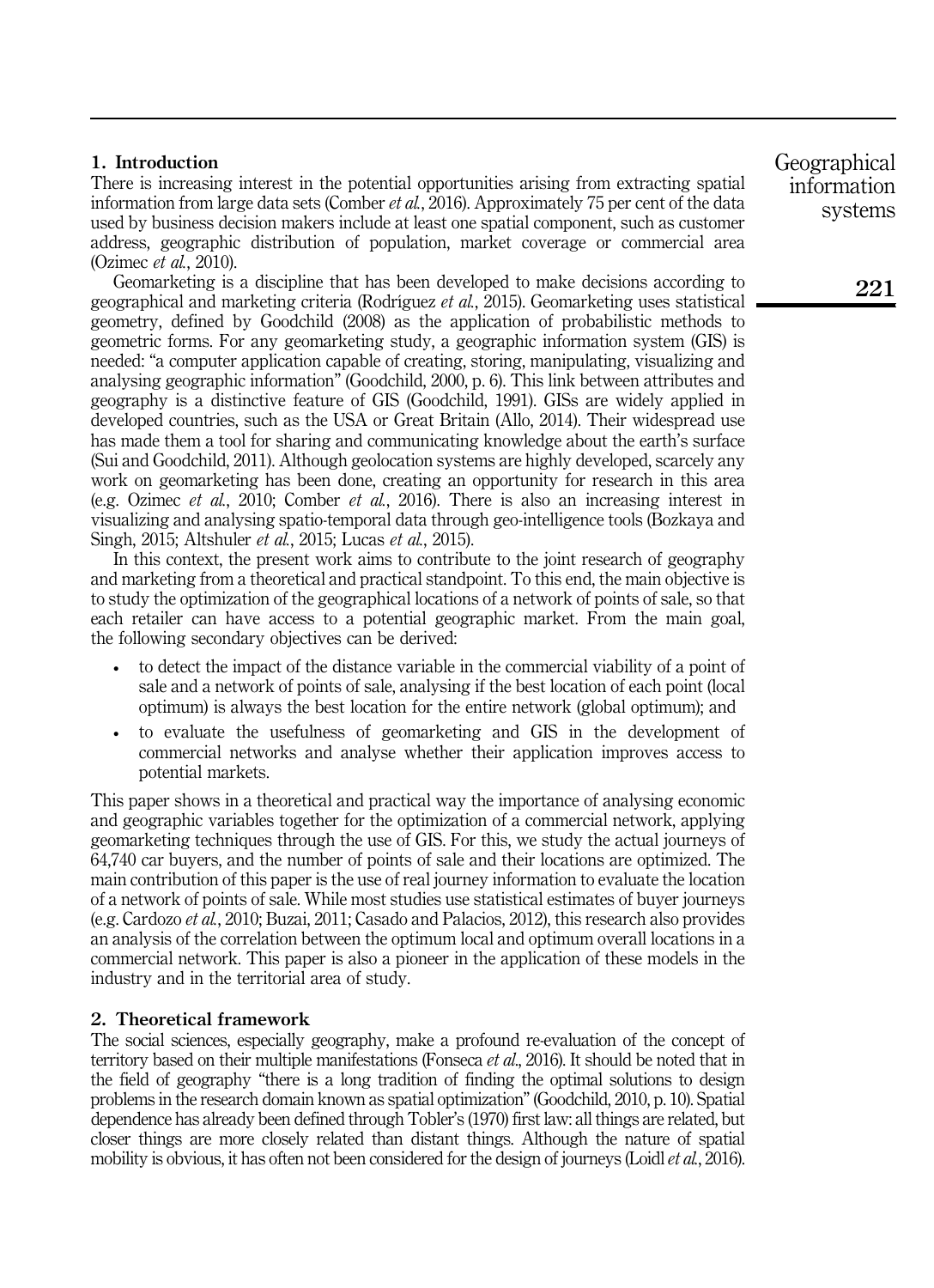Since the 1960s, various studies have been conducted to assess the influence of geographic distance on buyers. One of the pioneering studies was by Bishop and Brown (1969) on food buying habits in the year 1966. These authors concluded that a significant number of clients are subject, for one reason or another, to some form of spatial monopoly.

Recently, other authors have re-emphasized the importance of considering geographical criteria in organizational decisions (e.g. Chasco, 2003; Ozimec et al., 2010; Buzai, 2011; Gutiérrez-Gallego et al., 2012; Allo, 2014; Altshuler et al., 2015), and different GISs have been developed for spatial behavioural analysis (e.g. Loidl *et al.*, 2016; Fonseca *et al.*, 2016).

For business decision makers, the location of facilities to achieve the greatest coverage has long been a major concern (Tong, 2012). One approach is to use location-allocation models that optimally locate facilities and allocate demand to each of the points of sale (Zeng *et al.*, 2009). In this way, location-allocation models investigate the need for additional service centres, the optimal relocation of existing service centres or the effects of a reduction in the number of centres ( Jong de and Tilema, 2005). Geomarketing has entailed the application of these techniques to identify "hot" areas with greater commercial attractiveness for companies (Cardozo et al., 2010). The competitive advantages of good locations for a network of points of sale are obvious, since, from these locations, a spatial dependence with the environment is created (López and Chasco, 2007).

Table I presents a synthesis of research in the field of geomarketing.

The theoretical framework highlights the importance of spatial attributes, since geographical proximity facilitates the formation of important links with suppliers (e.g. Ganesan et al., 2005). However, even though the automotive sector is strategic within the aggregate of the Spanish economy (Moral-Rincón, 2004; Levy Mangin et al., 2007; Moyano-Fuentes and Martínez-Jurado, 2012; Makarova et al., 2012; González et al., 2013; Busse *et al.*, 2016), there has been a lack of research into the spatial relationship between dealer networks and vehicle buyers. Therefore, from an economic-geographical conception, the following hypotheses are proposed for the automotive sector:

- H1. The application of location-allocation models allows the optimal location of a network of points of sale.
- H2. Consumer journeys affect the optimal location of a network of points of sale.

There exist numerous academic works based on competition between various points of sale (Bigné and Vila, 2000; Altshuler et al., 2015; Bucklin et al., 2008; Buzai, 2011; Calero, 2004; Flaherty and Pappas, 2002; Chan et al., 2007; Díez and Escalona, 2001; Donthu and Rust, 1989; Drezner, 1994; Mittal et al., 2004; Moreno, 2003; Rodríguez et al., 2015; Yasenkovsky and Hodgson, 2007; Zeng et al., 2009), but it is the research of Chan et al. (2007) which highlights an interesting aspect based on the competition model of Bertrand. In this competitive model:

- companies do not cooperate;
- firms compete on the basis of their distance from the buyer (in this study, price is not considered a determinant variable but distance is considered so); and
- consumers purchase products at the nearest point of sale.

Academic works have been conducted in which location-allocation models and spatial competition maximization models have been applied. In these models, priority was given to the interests of each individual bidder-competitor over the collective (Moreno and Buzai, 2008). In this paper, we analyse whether the location of each dealership should be considered in relation to the other points of the sale in the network (Chan *et al.*, 2007), so the following hypothesis is proposed:

H3. The optimal solution for each point of sale (local optimum) is optimal for the entire network (global optimum).

**EJMBE** 26,2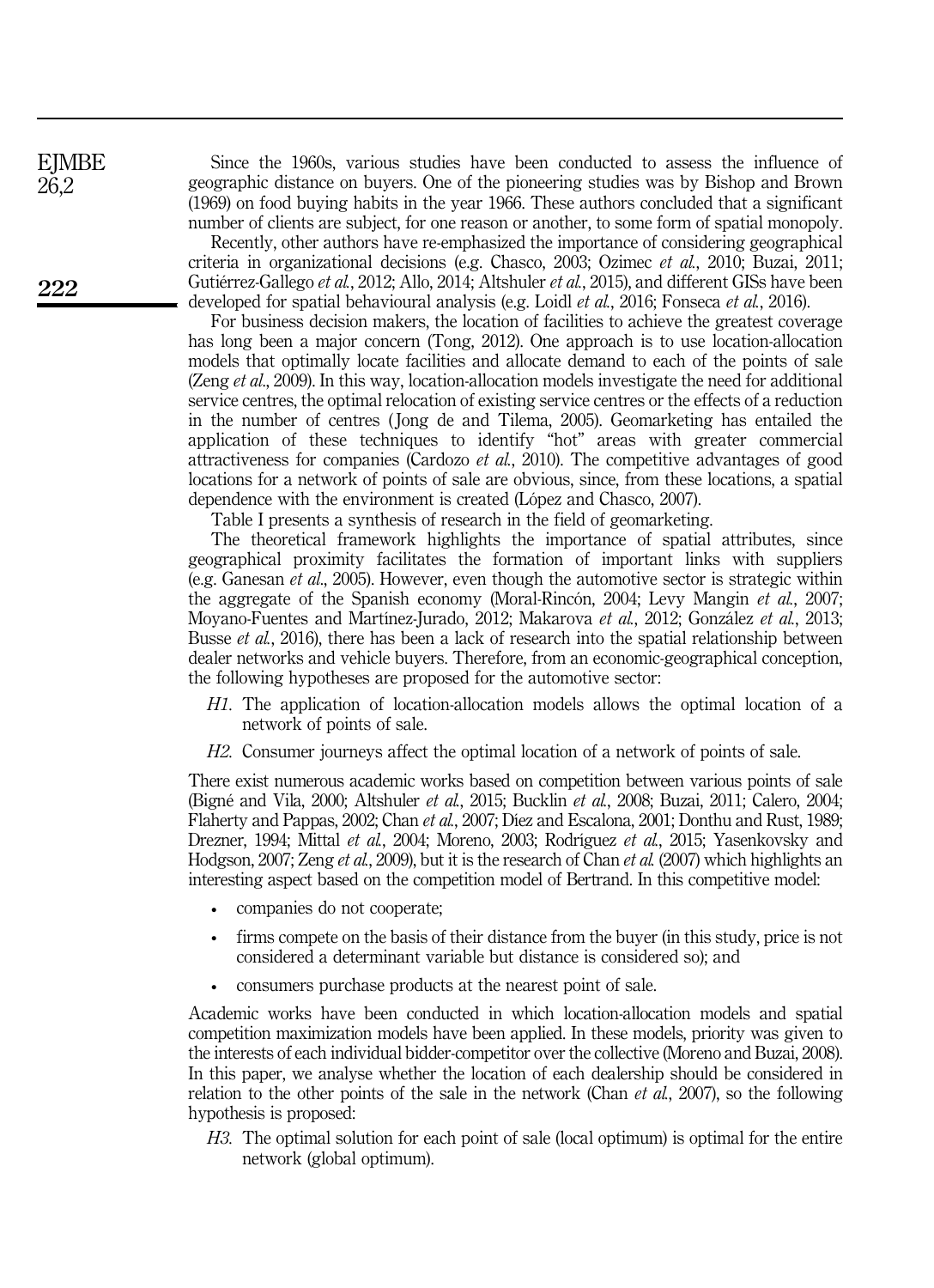| Research objective                                                                                                               | Methodology                             | Conclusions                                                                                                                                                                                           | Source                                        | Geographical<br>information        |
|----------------------------------------------------------------------------------------------------------------------------------|-----------------------------------------|-------------------------------------------------------------------------------------------------------------------------------------------------------------------------------------------------------|-----------------------------------------------|------------------------------------|
| Geomarketing<br>To analyse the utility of<br>geomarketing techniques<br>To demonstrate the                                       | Theoretical review<br>Gravity model and | Geomarketing aids rational decision<br>making in developing countries<br>The location of "shadow zones" in                                                                                            | Allo (2014)<br>Calero (2004)                  | systems                            |
| importance of geomarketing Multinomial Logit<br>in commercial distribution                                                       |                                         | commercial networks can be solved by<br>GIS                                                                                                                                                           |                                               | 223                                |
| To analyse the utility of the Variogram function<br>variogram function                                                           |                                         | Development of a spatial instrument<br>combining analytical and graphical<br>analysis                                                                                                                 | Chica Olmo<br>and Luque<br>Martínez<br>(1992) |                                    |
| To analyse the cost of land Residual Iterative<br>in the City of Granada<br>Eliminate the uncertainty in GIS<br>spatial analysis | Kriging Method                          | Development of a methodology for<br>estimating the price and value of houses (1995)<br>GIS are geographical decision-making Goodchild<br>tools in environments with a degree of (2008)<br>uncertainty | Chica Olmo                                    |                                    |
| Analyse the utility of GIS in<br>Geo-design.                                                                                     |                                         | GISs are valid tools for geo-design of<br>commercial networks                                                                                                                                         | Goodchild<br>(2010)                           |                                    |
| Spatial problems<br>Allocation of individuals to<br>different geographical<br>centres                                            | Inner group of<br>centrality            | The allocation of clients and costs to<br>each regional unit provides<br>improvements in marketing<br>management and returns                                                                          | Altshuler et al.<br>(2015)                    |                                    |
|                                                                                                                                  | Location-allocation<br>model            | Optimization of the allocation of<br>individuals to primary health care<br>centres in Lujan (Argentina)                                                                                               | Buzai (2011)                                  |                                    |
|                                                                                                                                  |                                         | GISs reduce the journey length for<br>citizens to electoral modules in<br>Chihuahua (México)                                                                                                          | Casado and<br>Palacios<br>(2012)              |                                    |
|                                                                                                                                  |                                         | GISs allow the analysis of access to<br>social services by the different social<br>strata in the Republic of Philippines                                                                              | Delgado and<br>Canters $(2011)$               |                                    |
|                                                                                                                                  |                                         | GISs allow analysis of the differences<br>in land use by the different social<br>strata in Montevideo (Uruguay)                                                                                       | Fonseca et al.<br>(2016)                      |                                    |
|                                                                                                                                  |                                         | GISs allow the analysis of land use<br>planning and the spread of land prices Botache (2016)                                                                                                          | Lozano-                                       |                                    |
|                                                                                                                                  |                                         | in Montevideo<br>Design of a location-price model of a<br>network of petrol stations in Singapore                                                                                                     | Chan et al.<br>(2007)                         |                                    |
|                                                                                                                                  |                                         | Maximization of the coverage of a<br>network of acoustic warning stations<br>in Dublin (Ohio)                                                                                                         | Tong (2012)                                   |                                    |
|                                                                                                                                  | <b>Huff Model</b>                       | Utility of the Huff Model in the<br>analysis of the attraction capacity of                                                                                                                            | Diez and<br>Escalona                          |                                    |
| Undesirable installations                                                                                                        | Location-allocation<br>models           | shopping centres<br>Models for the identification of<br>undesirable installations                                                                                                                     | (2001)<br>Bosque and<br>Franco (1995)         |                                    |
| Distribution intensity and<br>its effect on purchasing                                                                           | Gini coefficient                        | Importance of spatial proximity of<br>clients in the automotive sector                                                                                                                                | Bucklin et al.<br>(2008)                      |                                    |
|                                                                                                                                  | model                                   | Nakanishi and Cooper Shows the utility of these models in the Drezner (1994)<br>installation of a new point of sale in an                                                                             |                                               | Table I.                           |
|                                                                                                                                  |                                         | already existing network                                                                                                                                                                              |                                               | Principal results of<br>studies on |
|                                                                                                                                  |                                         |                                                                                                                                                                                                       |                                               | (continued) geomarketing and GIS   |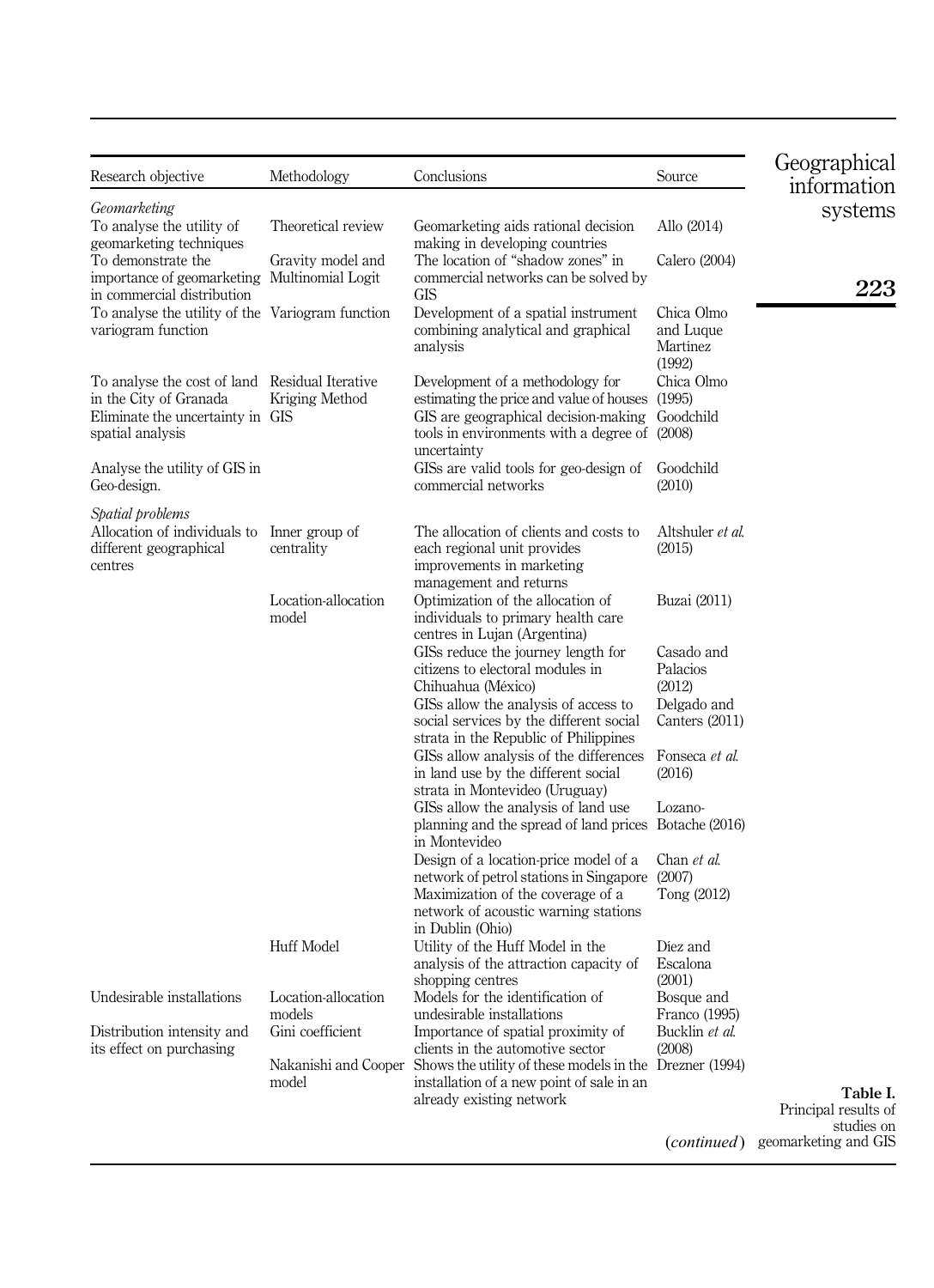| EJMBE<br>26.2 | Research objective                           | Methodology                                                      | Conclusions                                                                                                                                                                                                 | Source                                         |
|---------------|----------------------------------------------|------------------------------------------------------------------|-------------------------------------------------------------------------------------------------------------------------------------------------------------------------------------------------------------|------------------------------------------------|
|               |                                              | Variance analysis                                                | Relationship between long journeys<br>and purchase of durable goods                                                                                                                                         | Hyman (1987)                                   |
|               |                                              | Regression model                                                 | Demonstrates the importance of<br>geographical distance in commercial<br>relations                                                                                                                          | Ganesan et al.<br>(2005)                       |
| 224           |                                              | Weighted geographic<br>regression models                         | Displays different patterns of<br>satisfaction with a network of points of (2004)<br>sale depending on the physical and<br>psychological factors of their clients<br>by virtue of their geographic location | Mittal et al.                                  |
|               |                                              | Location-allocation<br>model. GIS                                | Models and maps spatial competition<br>and its impact on trade                                                                                                                                              | Moreno (2003)                                  |
|               | Territorial analysis                         | Kernel Estimator and<br>weighted geographic<br>regression models | Reduction of urban and rural journeys Rodríguez<br>for the purchase of durable goods<br>Analysis of the land cover generated<br>by Geo-Wiki project on a 50 kilometres (2016)<br>grid                       | et al. (2015)<br>Comber et al.                 |
|               |                                              | Kernel Estimator                                                 | Optimization of location of hospitals                                                                                                                                                                       | Donthu and<br>Rust (1989)                      |
|               |                                              | models and SILA                                                  | P-Median hierarchical Demonstrates unequal access to health Yasenovskiy<br>services in Ghana                                                                                                                | and Hodgson<br>(2007)                          |
|               | Design of journey flows and GIS<br>transport |                                                                  | Demonstrates the validity of GIS for<br>the design of transport flows                                                                                                                                       | Loidl et al.<br>(2016)                         |
|               |                                              | Pickup and intercept<br>flow models                              | The application of these models in the Zeng et al.<br>analysis of buyer journeys                                                                                                                            | (2009)                                         |
|               | Theoretical problems                         |                                                                  |                                                                                                                                                                                                             |                                                |
|               | Model design                                 |                                                                  | Minsum and Minmax Demonstrates when to apply each<br>developed model                                                                                                                                        | Carrizosa and<br>Romero (2001)                 |
|               | Utility of geographic<br>analysis            | Exploratory analysis<br>of spatial data                          | Applications of geomarketing in the<br>distribution sector                                                                                                                                                  | Chasco (2003)                                  |
|               |                                              | GIS, Huff Model and<br><b>LISA</b>                               | Demonstrates the usefulness of the<br>application of geomarketing in<br>marketing departments                                                                                                               | Chasco $(2012)$                                |
|               |                                              | Location-allocation<br>model. GIS                                | Pioneering work demonstrating the<br>progress in marketing decisions<br>due to GIS                                                                                                                          | García-Palomo<br>(1997)                        |
|               |                                              | <b>GIS</b>                                                       | Shows the business benefits of<br>geographic analysis<br>Analyses the importance of<br>symbolization for geographic                                                                                         | Goodchild<br>(1991)<br>Ozimec et al.<br>(2010) |
|               |                                              |                                                                  | information users<br>Extends the validity of GIS for<br>temporal and geographical analysis                                                                                                                  | Goodchild<br>(2013)                            |
|               |                                              | Theoretical review                                               | Retrospective analysis of the creation<br>and evolution of GIS.                                                                                                                                             | Goodchild<br>(2000)                            |
|               |                                              |                                                                  | Demonstrates opportunities offered by<br>geographical research techniques (GRT)                                                                                                                             | Moreno (2004)                                  |
|               |                                              | First order spatial<br>autoregressive model                      | Demonstrates existence of a delay<br>between the variation of<br>macroeconomic variables and its                                                                                                            | López and<br>Chasco (2007)                     |
| Table I.      |                                              |                                                                  | geographic implications                                                                                                                                                                                     |                                                |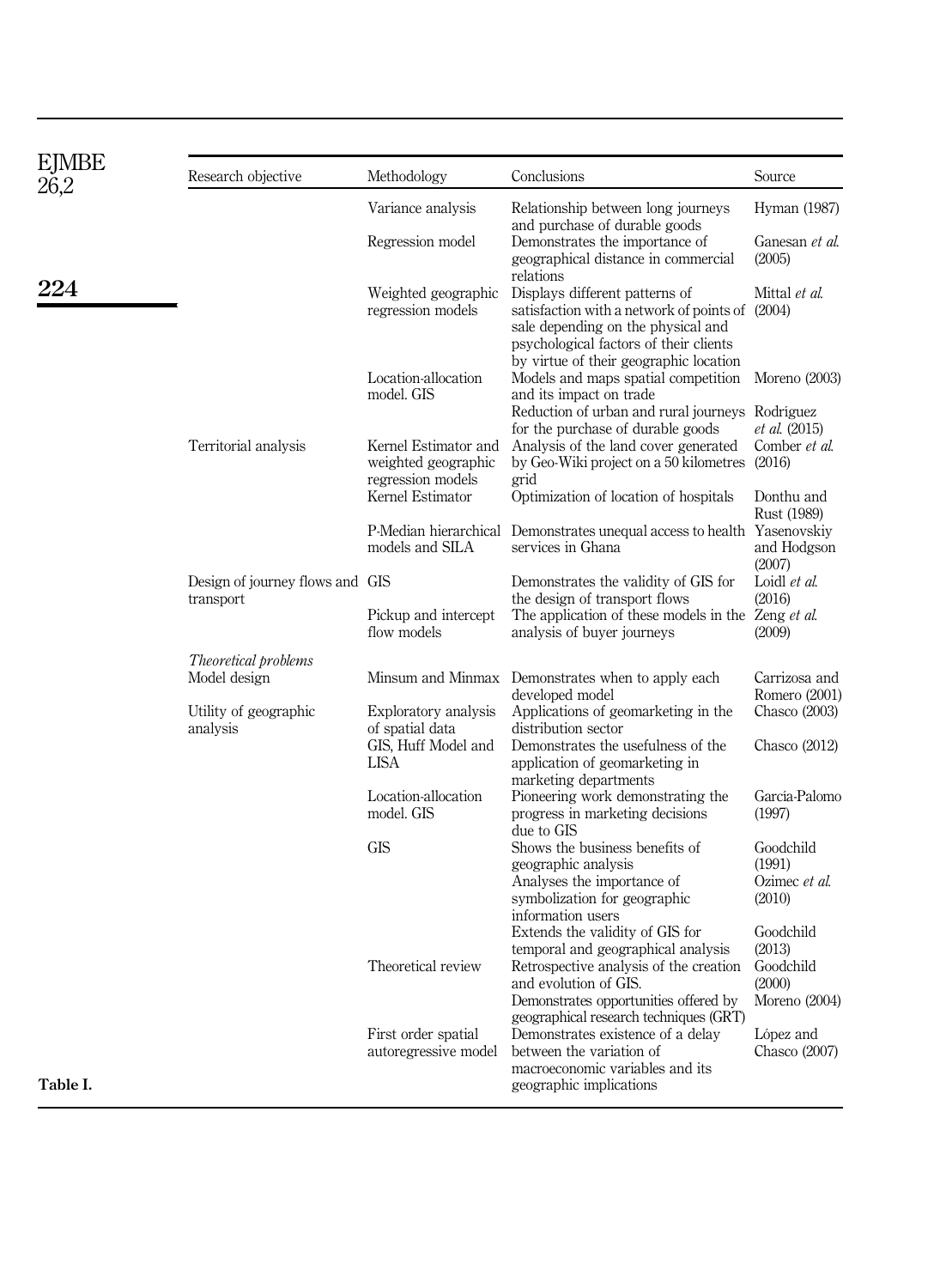## 3. Models, sources of information and data

3.1 Models

To test the hypotheses, the  $p$ -median and maximization models of market share or spatial competition are used.

P-median or minisum model. The p-median or minisum model locates a pre-set number of installations minimizing the total Euclidean distance between these and the demand points, weighting the distance between each point and installation in function of stated demand (Casado and Palacios, 2012). The results show the optimal locations that are most convenient for users, minimizing the average distance they must travel.

The mathematical formulation given by Calero (2004) for the  $p$ -median model is that each demand point is represented by an index i, where I is the set of all demand points. Each possible location is represented by an index  $i$ , and  $I$  is the set of all locations:

- $w_i$  = represents the demand for goods at geographical point *I*;
- $d_{ii}$  = is the distance between *i* and *j*; and
- $x_{ii} =$  is the journey of a buyer from a demand point *i* to the location of the dealership *j*.

Decision variables  $x_{ii}$  satisfies the following:

- $x_{ii} = 1$  if  $d_{ii} = \min \{d_{ik} | k \text{ belongs to } J \};$
- $x_{ii} = 0$  in the other case;
- $x_{ij} = 1$  if a point of sale is opened in j; and
- $x_{ij} = 0$  in the other case.

The objective is to minimize the distance that the buyer needs to travel to reach the point of sale.  $W$  is the total maximum distance weighted by demand:

$$
W = \operatorname{Min} \sum_{i} \sum_{i} xij \ \ \text{wi} \ \ \text{dij}
$$

Restrictions:

$$
\sum_{j \in J} xij = p \ \forall j \in J \tag{1}
$$

 $J$  is the set of all locations  $j$  where the dealerships  $p$  are located:

$$
X_{ij} \leqslant X_{jj} \ \forall \ i \in I \ \forall \ j \in J \tag{2}
$$

$$
W - \sum_{j} w_{i} x_{ij} d_{ij} \ge 0 \quad \forall \ i \in I
$$
 (3)

According to Buzai (2011), the objective of the  $p$ -median model is to minimize the sum of the total of the products of the population displacements from the points of demand (centroids of the Andalucian post codes that group the dispersed demand) to the supply points. On the one hand, we try to act on the global cost of displacement (efficiency), and on the other hand we try to minimize the maximum distances of transfer (equity).

Maximization of individual market share model or spatial competition. This model has the aim that each centre achieves the greatest demand possible (even to the detriment of other centres or the global network). The model is guided by the principle of efficiency and, unlike the previous one, does not respond to the logic of cooperation between service centres to Geographical information systems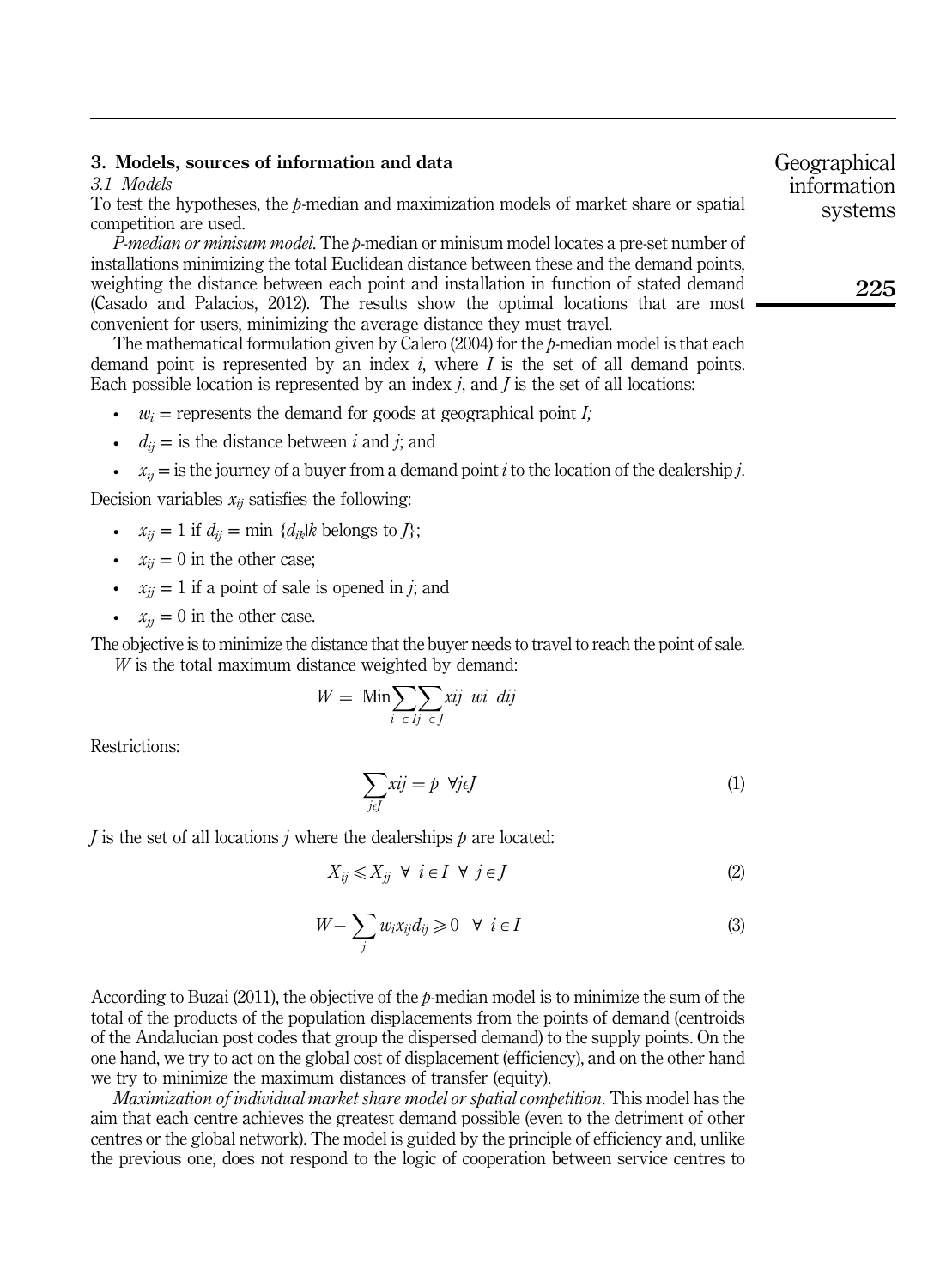**EJMBE** 26,2

achieve a global solution that prioritizes interests to demand, but privileges those of each individual bidder-competitor (Moreno and Buzai, 2008). The model seeks to maximize the selfish behaviour of each of the sales agents, giving priority to individual benefit over the collective. As defined by Carrizosa (2013):

$$
\text{Max}_{i} \sum_{i} f_i(d(x_i, X)),
$$
  

$$
1 \geq i \geq n
$$

where d is the captured demand at each point  $x_i$  of the total set  $(X)$ ,  $i = 1, 2, ..., n$  are the candidate locations of each point of sale,  $f_i$  the function that maximizes the captured demand at point of sale  $\dot{i}$ :

$$
f_x(X) = w_x e^{-X^2}
$$

where  $w_x$  is a decreasing function.

Market competitive services exist at points of sale  $p_1, ..., p_n$ .

The demand captured at each point  $x_i$  is as follows:

$$
F_X(X) = w_X \frac{\frac{1}{d(x_i, X)^2}}{\frac{1}{d(x_i, X)^2} + \frac{1}{d(x_i, P1)^2} + \ldots + \frac{1}{d(x_i, Pn)^2}}
$$

## 3.2 Sources of information and data

The sources of information used in this study are the following:

- Institute of Automotive Studies of the National Association of Automobile and Truck Manufacturers for registration data from 2007 to 2011.
- Andalucian Institute of Statistics and Cartography, web page on International Postal Codes and the web page Geopostcodes.com have been used for the geographic location for the centroids of each of the postal codes collected.
- Automobiles Citroën Spain provided the sales data for each establishment and the postal codes of the customers.

The information being obtained, we began with geocoding, defined as a process of assigning map coordinates to an entity (Calero, 2004). As part of this process, the centroids of all postal codes in Andalucia were located. Subsequently, the dealerships of the base network were located geographically (Table II).

The GIS Flowmap was used for the digital representation of 64,740 actual trips of buyers to the 25 points of sale of the base network. The distance used is Euclidean. Flowmap is a programme created by the Faculty of Geographical Sciences of the University of Utrecht, which "is specialized in the visualization of data interaction, such as migration paths and flows, interaction analysis such as accessibility analysis, network analysis, and models of interaction" (Breukelman et al., 2009, p. 7).

Flowmap is a spatial analysis-oriented programme that incorporates a set of tools to address various analyses, mainly the following (e.g. Maarten, 2002; Moreno and Buzai, 2008; Delgado and Canters, 2011; Buzai, 2011):

- analysis of flows between places (of goods, people or information);
- models of spatial interaction, spatial accessibility and network analysis; and
- models of optimal location.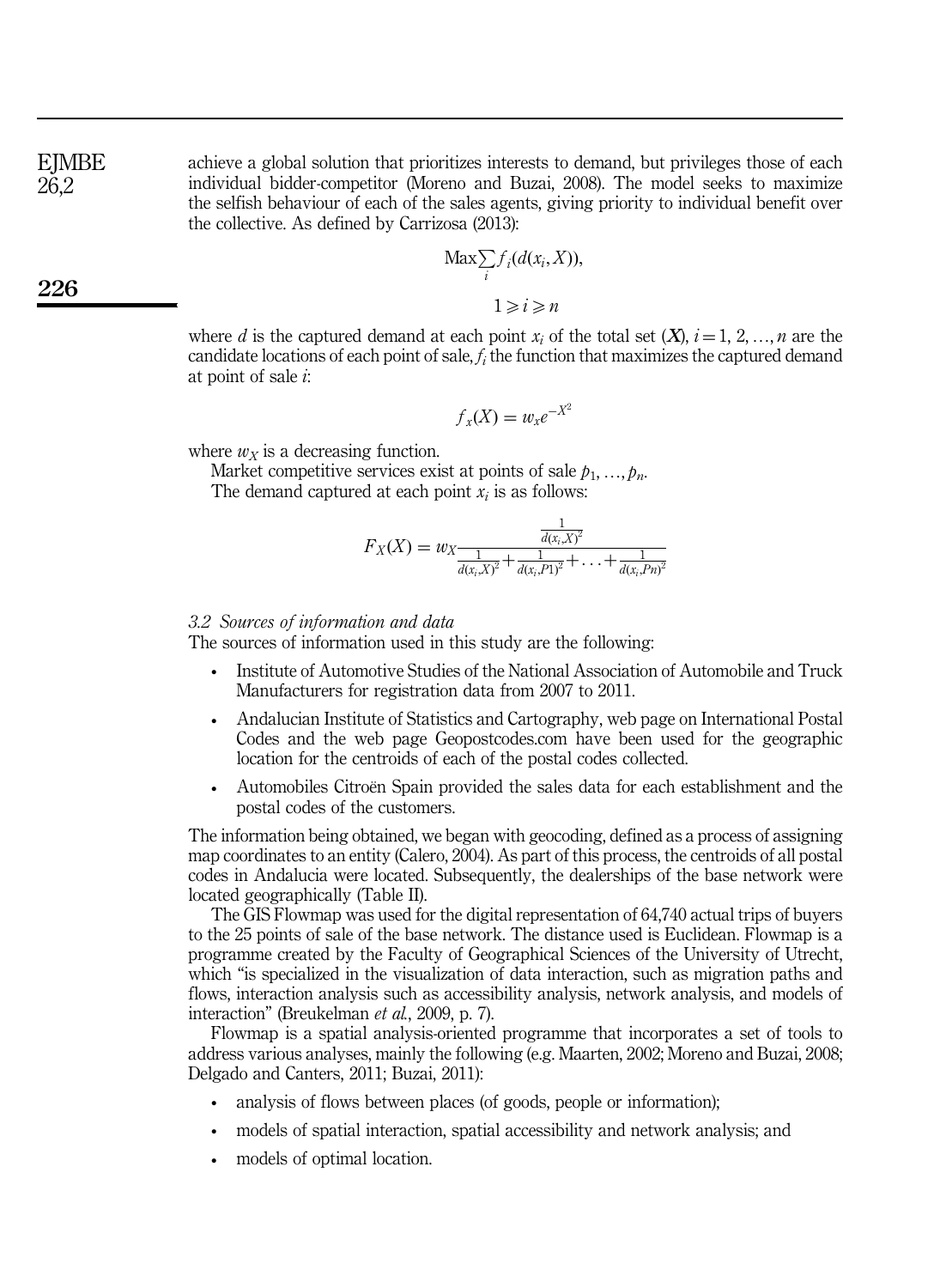| Post code | Municipality                                          | Longitude  | Latitude   | Geographical<br>information |
|-----------|-------------------------------------------------------|------------|------------|-----------------------------|
| 11011     | Cádiz                                                 | $-625.054$ | 36.479.678 | systems                     |
| 11205     | Algeciras                                             | $-545.781$ | 36.160.762 |                             |
| 11407     | Jerez de la Frontera                                  | $-613.679$ | 36.704.790 |                             |
| 14013     | Córdoba                                               | $-481.052$ | 37.759.901 |                             |
| 14014     | Córdoba                                               | $-468.526$ | 37.967.292 |                             |
| 14400     | Pozoblanco                                            | $-475.872$ | 38.278.041 | 227                         |
| 14900     | Lucena                                                | $-453.285$ | 37.368.212 |                             |
| 18015     | Granada                                               | $-366.193$ | 37.193.625 |                             |
| 18600     | Motril                                                | $-349.061$ | 36.748.674 |                             |
| 21007     | Huelva                                                | $-690.005$ | 37.298.018 |                             |
| 23009     | Jaén                                                  | $-370.429$ | 37.856.368 |                             |
| 23400     | Ubeda                                                 | $-335.994$ | 38.014.374 |                             |
| 23650     | Torredonjimeno                                        | $-395.926$ | 37.765.430 |                             |
| 29004     | Málaga                                                | $-448.319$ | 36.681.661 |                             |
| 29006     | Málaga                                                | $-449.800$ | 36.710.680 |                             |
| 29200     | Antequera                                             | $-457.907$ | 36.998.432 |                             |
| 29603     | Marbella                                              | $-488.635$ | 36.509.940 |                             |
| 29640     | Fuengirola                                            | $-461.738$ | 36.558.552 |                             |
| 29700     | Vélez-Málaga                                          | $-412.054$ | 36.757.442 |                             |
| 41007     | Sevilla                                               | $-595.645$ | 37.396.389 |                             |
| 41015     | Sevilla                                               | $-597.338$ | 37.435.396 |                             |
| 41410     | Carmona                                               | $-557.559$ | 37.457.564 |                             |
| 41560     | Estepa                                                | $-489.833$ | 37.300.084 |                             |
| 94230     | Huércal de Almería                                    | $-246.901$ | 36.886.223 |                             |
| 94710     | El Ejido                                              | $-277.546$ | 36.783.396 | Table II.                   |
|           | <b>Note:</b> Geographical location of dealers in 2011 |            |            | Base network                |

The result of the analysis carried out is shown in Figure 1. Here, thick and thinner lines are seen. The thicker lines correspond to a greater flow of journeys to that dealership.

Although the number of points of sale has remained stable, the average market per dealership has shifted from 7,406.48 private vehicles registered in 2006 to 2,589.60 in 2011 (Table III).

"Market potential" is defined as the area of average registrations that a dealer must be able to access to be commercially viable. This potential market must be large enough to make the necessary sales to cover internal expenses. It should be noted that neither the demand at the points of sale nor their internal costs are uniform, so it is necessary to apply an average covering the generality of the cases. For this average, account was taken that the year 2007 was a record year in sales at the national level and that 2008 was the first year of strong decline in vehicle registrations and, in consequence, a reduction in dealer networks (Navas, 2014; Blanchar, 2013). Due to the foregoing, we estimate what the minimum potential market volume for the viability of a dealer in Andalucia may be on average between 2007 and 2008 (see Table IV), years in which the points of sale still had access to sufficient markets.

From the minimum potential market of 5,842 vehicles, the threshold of average trips to dealers is calculated to determine the geographic area of influence that they must cover to achieve this. In this regard, the area that a network of 25 dealers in Andalucia must cover to opt for an average potential market of 5,842 vehicles in 2011 is within a radius of 57.81 kilometres on average around each dealership. If we consider that the number of points of sale of the base network is 25, by necessity some will have to "cannibalize" the areas of influence of others in the same network. To make the network viable and cover the same market, the solution would be to reduce the number of dealerships offering the selected models.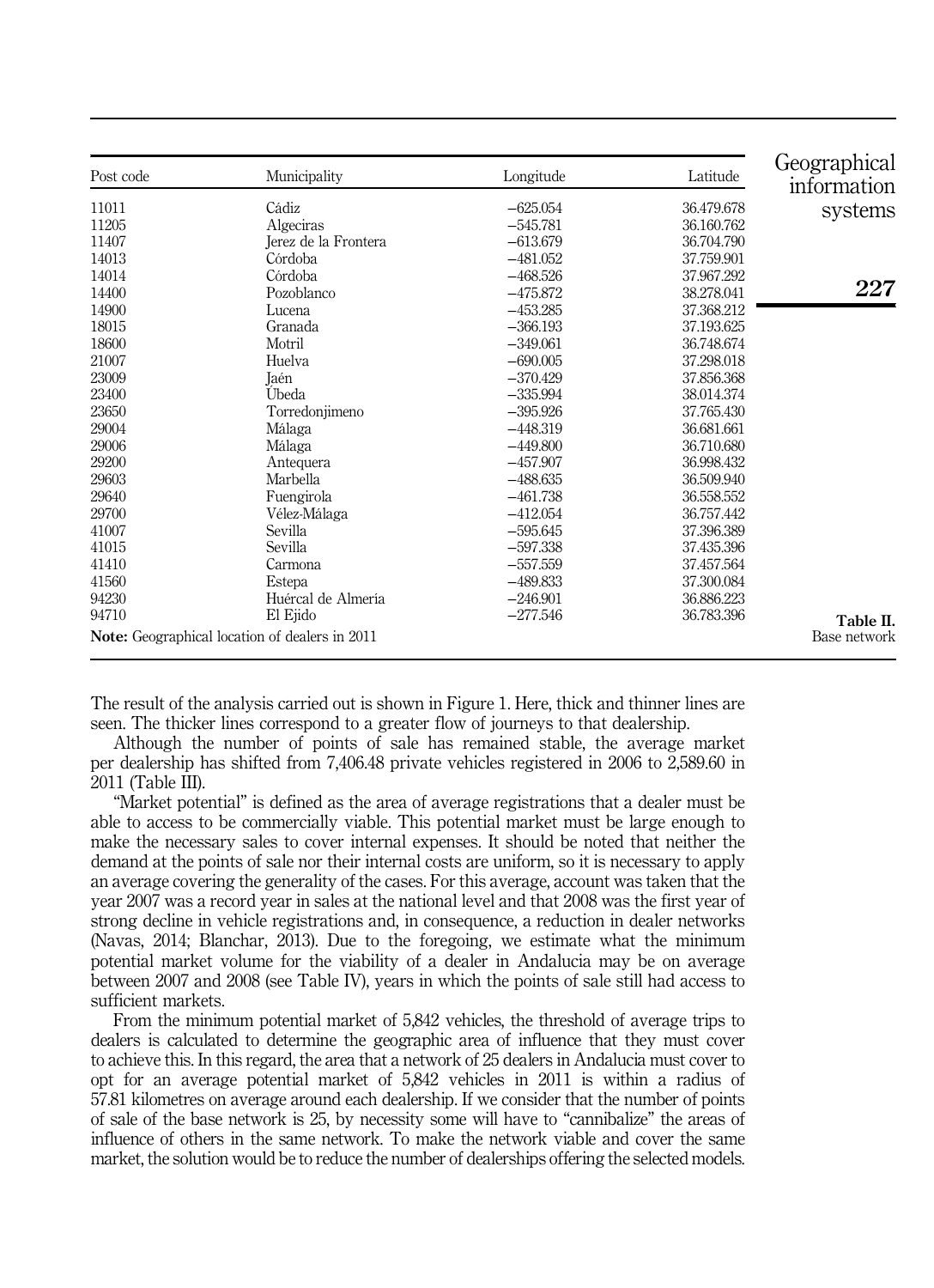

|                                                                                           |                                                                                                                                                                   | 2006                      | 2007                      | 2008                      | 2009                      | 2010                      | 2011                     |
|-------------------------------------------------------------------------------------------|-------------------------------------------------------------------------------------------------------------------------------------------------------------------|---------------------------|---------------------------|---------------------------|---------------------------|---------------------------|--------------------------|
| Table III.<br>Evolution of the<br>potential market for<br>car dealerships in<br>Andalucia | Number of registrations<br>Dealerships in the network<br>Average of dealer market<br><b>Source:</b> Own design based on data from Institute of Automotive Studies | 185.162<br>25<br>7.406.48 | 175.735<br>25<br>7.029.40 | 116.391<br>25<br>4.655.64 | 111.102<br>25<br>4.444.08 | 101.553<br>25<br>4.062.12 | 64.740<br>25<br>2.589.60 |

|                                                  |                                                                                                                                                                                                                                                    | 2007                                 | 2008                      |
|--------------------------------------------------|----------------------------------------------------------------------------------------------------------------------------------------------------------------------------------------------------------------------------------------------------|--------------------------------------|---------------------------|
| Table IV.<br>Calculation of<br>minimum potential | Registrations made in Andalucia<br>Number of dealerships in the network<br>Market share per dealership<br>Estimate of minimum potential market<br>market for dealerships Source: Own design based on data from the Institute of Automotive Studies | 175,735<br>25<br>7.029.4<br>5.842.52 | 116,391<br>25<br>4,655.64 |

From the abovementioned, we proceed to calculate what would be the viable number of dealerships in this environment. To do this, the market for private vehicles in the year 2011 must be divided between the number of dealerships and the result must be as close as possible to those 5,842 vehicles considered as the average potential market which provides access to minimum potential market share, as shown in Table V.

| Table V.       | Registrations made in Andalucia | 64.740   |
|----------------|---------------------------------|----------|
| Adjustment of  | Optimum number of dealerships   |          |
| points of sale | Market per dealership           | 5.885.45 |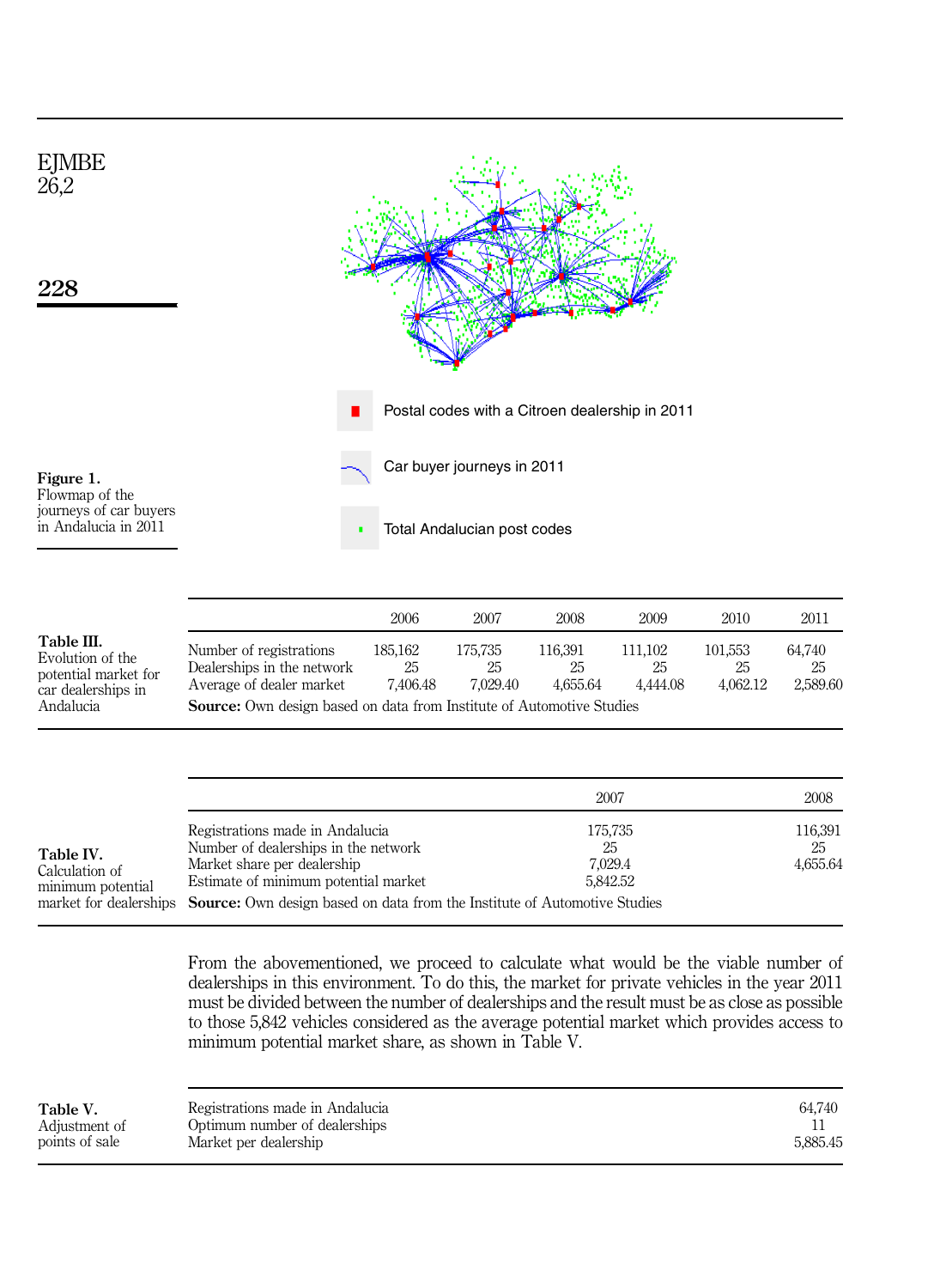These calculations suggest that a network of 11 dealerships in Andalucia would be the appropriate number to reach the estimated potential market and would allow more viable market coverage for this commercial network.

# 4. Results

The model begins with a set of 25 points of sale locations. The application of the reduction models allows, at each stage, the progressive elimination of the locations with less influence on the market share of the network (Jong de and Tilema, 2005; Breukelman *et al.*, 2009).

Given that both the market volume and the location of the dealerships are relevant variables, the algorithm of average distance travelled by customers  $(p\text{-median})$  and the algorithm of elimination of locations with poor results are applied through the reduction model (maximization of the individual quota) depending on the volume of registrations. Moreno and Buzai (2008, p. 136) recommend "to test the application of various algorithms, independently or combined, and compare the obtained solutions, so that the suboptimal ones can be discarded and the most successful to be accepted as the optimal one".

# 4.1 Selection of the eleven dealerships

To begin the process of deciding the best solution among the proposals, a comparison must be made between the solutions of the average distance algorithms and the maximization of the individual quota. In Table VI, the surviving dealerships are arrived at after both algorithms are applied (surviving dealerships are those that have not been eliminated after application of the models).

The best solution must take into account the average distances that car buyers travel in each case. In the average distance solution, the point of sale with the greatest journey is 41.14 kilometres' radius around the dealership. Meanwhile, in the solution for maximizing the individual quota, the average distance travelled by customers, in the case of the longest journey, is 35.58 kilometres' radius around the dealership. From all the above, the optimal solution is the one that eliminates the worst market results (maximization of the individual quota). The cartographic representations of the discarded dealerships, their disposal order according to their potential market share (the number that accompanies them between 1 and 14) and the surviving dealers marked with a blue dot are shown in Figure 2.

#### 4.2 Dealership relocation model

The relocation model is applied for the optimal cartographic location of a predetermined number of installations of a given network (Breukelman et al., 2009). Table VII shows the results of the different algorithms applied.

|           | Average distance     |           | Maximization of individual quota |
|-----------|----------------------|-----------|----------------------------------|
| Post code | Municipality         | Post code | Municipality                     |
| 11205     | Algeciras            | 11205     | Algeciras                        |
| 11407     | Jerez de la Frontera | 11407     | Jerez de la Frontera             |
| 14014     | Córdoba              | 14013     | Córdoba                          |
| 18015     | Granada              | 18015     | Granada                          |
| 21007     | Huelva               | 21007     | Huelva                           |
| 23650     | Torredonjimeno       | 23009     | Jaén                             |
| 29006     | Málaga               | 29006     | Málaga                           |
| 41015     | Sevilla              | 29603     | Marbella                         |
| 41560     | Estepa               | 41007     | Sevilla                          |
| 94230     | Huércal de Almería   | 41015     | Sevilla                          |
| 94710     | El Ejido             | 94230     | Huércal de Almería               |

Geographical information systems

229

Table VI. Surviving points of sale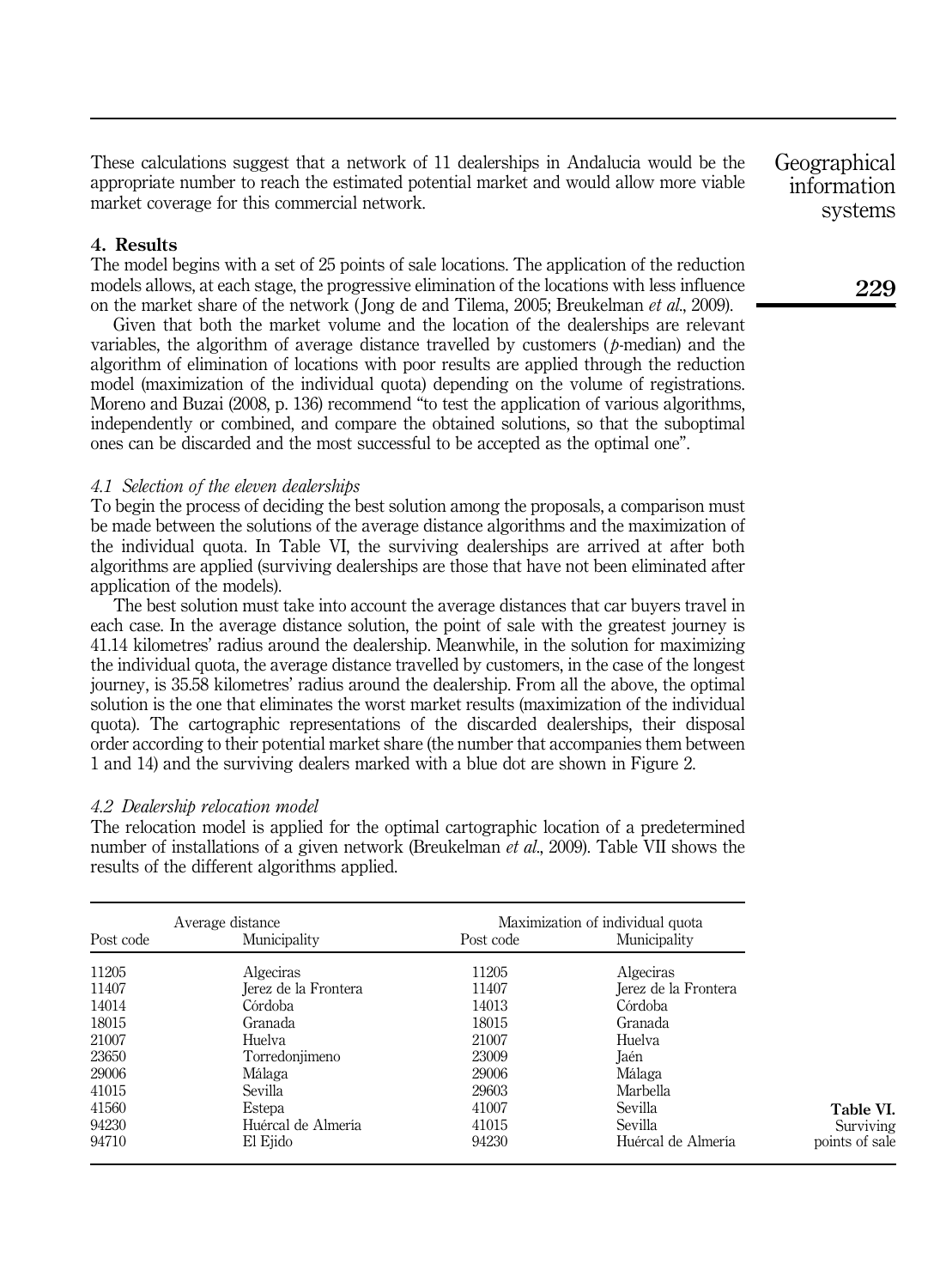

|                  | Maximization of competition<br>over the average distance<br>Post code Municipality |                      | Average distance over the best<br>market results<br>Post code Municipality |                          | Maximization of competition over<br>best markets<br>Post code Municipality |                        |
|------------------|------------------------------------------------------------------------------------|----------------------|----------------------------------------------------------------------------|--------------------------|----------------------------------------------------------------------------|------------------------|
|                  | 11401                                                                              | Jerez de la Frontera | 11202                                                                      | Algeciras                | 11404                                                                      | Jerez de la Frontera   |
|                  | 14002                                                                              | Córdoba              | 11500                                                                      | El Puerto de Santa María | 11518                                                                      | Puerto Real            |
|                  | 18014                                                                              | Granada              | 14004                                                                      | Córdoba                  | 14013                                                                      | Córdoba                |
|                  | 18200                                                                              | Maracena             | 18004                                                                      | Granada                  | 18012                                                                      | Granada                |
|                  | 29006                                                                              | Málaga               | 21004                                                                      | Huelva                   | 18200                                                                      | Maracena               |
|                  | 29015                                                                              | Málaga               | 23630                                                                      | <b>Villatorres</b>       | 29006                                                                      | Málaga                 |
|                  | 29692                                                                              | Manilya              | 29007                                                                      | Málaga                   | 29603                                                                      | Marbella               |
|                  | 41003                                                                              | Sevilla              | 29601                                                                      | Marbella                 | 41005                                                                      | Sevilla                |
| Table VII.       | 41006                                                                              | Sevilla              | 41007                                                                      | Sevilla                  | 41007                                                                      | <b>Sevilla</b>         |
| Relocation model | 41806                                                                              | Umbrete              | 41930                                                                      | <b>Bormujos</b>          | 41808                                                                      | Villanueva del Ariscal |
| solutions        | 94230                                                                              | Huércal de Almería   | 94003                                                                      | Almería                  | 94230                                                                      | Huércal de Almería     |

The interpretation of the results ordered from the most to the least favourable is as follows:

- (1) Maximization of competition over the best markets: the most unfavourable case of potential market for a dealership is 4,660 vehicles. If the target that has been determined for a point of sale is access to a potential market of 5,842 vehicles, this result assumes that the point of sale has access to only 80 per cent of that potential.
- (2) Maximization of competition over average distance: the most unfavourable case of potential market is 4,619 vehicles. This result represents 79 per cent of the potential fixed market.
- (3) Average distance over better market results: the most unfavourable case of potential market is 3,416 vehicles. This result represents 58 per cent of the potential fixed market.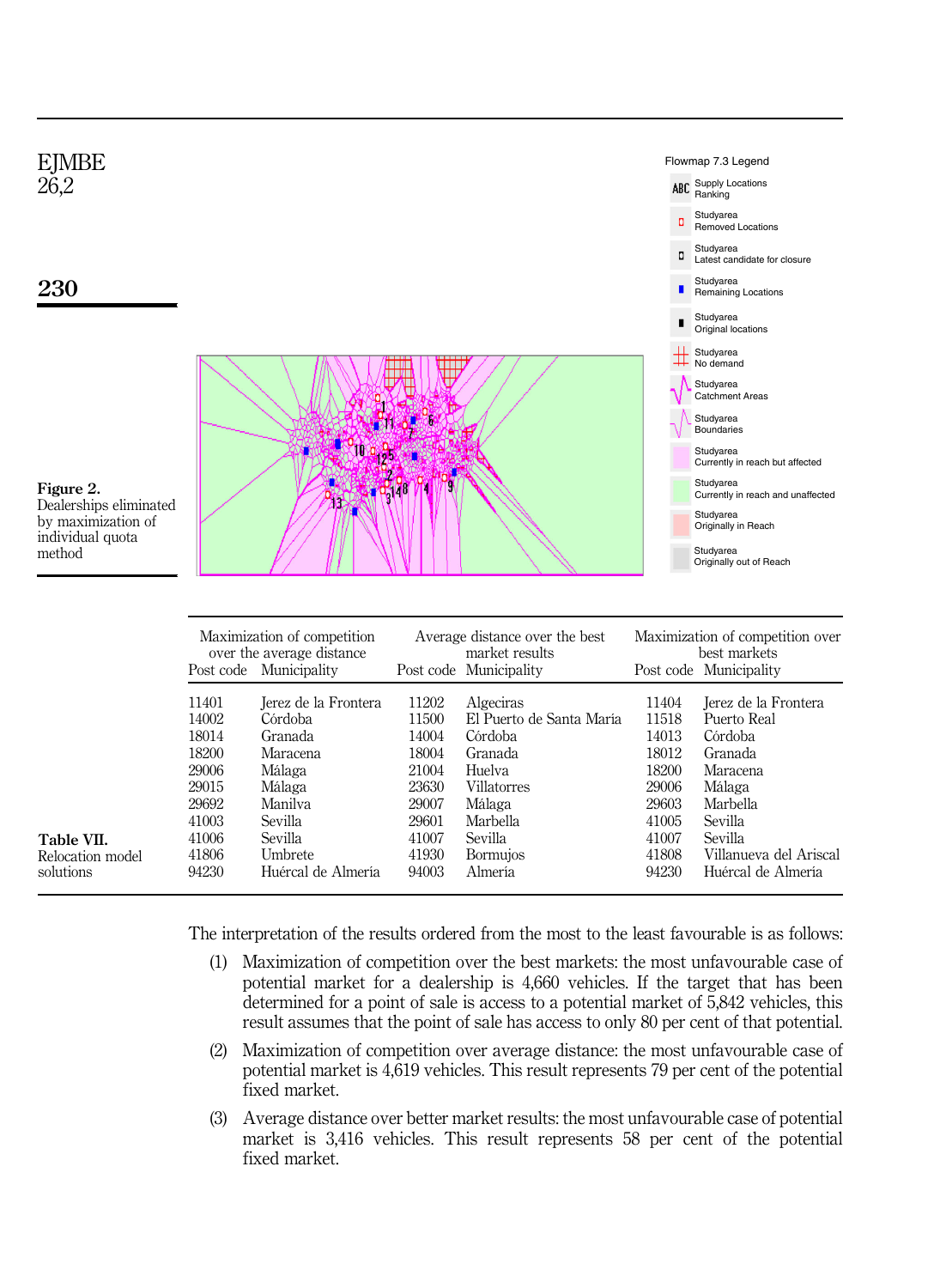It has become clear that dealers cannot cover market areas in a radius of 57.81 kilometres around the dealership. Therefore, it can be inferred that customer journeys affect the optimal location of a network of points of sale. In conclusion, it can be affirmed that  $H2$  is accepted. The first thing highlighted in the three proposals is that the optimal solutions in which the algorithm of the maximization of spatial competition has been applied do not locate points of sale in the provinces of Huelva or Jaén. Continuing with this observation, the shortest distance that the buyers of vehicles from the municipality of Huelva, the main market of this province, will have to travel to the nearest dealer (located in postal code 41806 in the municipality of Humbrete) is 82 kilometres. The shortest distance that the buyers of vehicles from the municipality of Jaén, main market of this province, will have to travel to the nearest dealership (located in postal code 18200 in the municipality of Maracena) is 88 kilometres. Therefore, the solutions given by the algorithm of maximization of spatial competition cannot be considered optimal because they leave important potential markets without coverage. In this regard, it can be affirmed that the application of the location models has allowed for the optimal locating of a network of points of sale; therefore,  $H1$  is accepted. The optimal solution for the placement of a generalist dealer network in Andalucia is presented in Table VIII.

As a result of these findings, one can begin to relocate the dealerships (Figure 3). The longest average distance that buyers will have to travel according to this model is 34.47 kilometres' radius around the dealer.

The analysis to determine the optimal solution for a network of points of sale brings forth the following paradox: the optimal solution for individual dealerships does not coincide with the optimal solution for the whole network.

Table IX shows the results of applying the dealership relocation model and the spatial competition maximization algorithm. These locations optimize the potential markets for the

| Postal code | Municipality             |                         |
|-------------|--------------------------|-------------------------|
| 11202       | Algeciras                |                         |
| 11500       | El Puerto de Santa María |                         |
| 14004       | Córdoba                  |                         |
| 18004       | Granada                  |                         |
| 21004       | Huelva                   |                         |
| 23630       | <b>Villatorres</b>       |                         |
| 29007       | Málaga                   |                         |
| 29601       | Marbella                 | Table VIII.             |
| 41007       | Sevilla                  | Global optimum          |
| 41930       | Bormujos                 | solution for the        |
| 94003       | Almería                  | location of dealerships |





Figure 3. Relocation of dealerships applying the algorithm of minimization of

average distance

Geographical information systems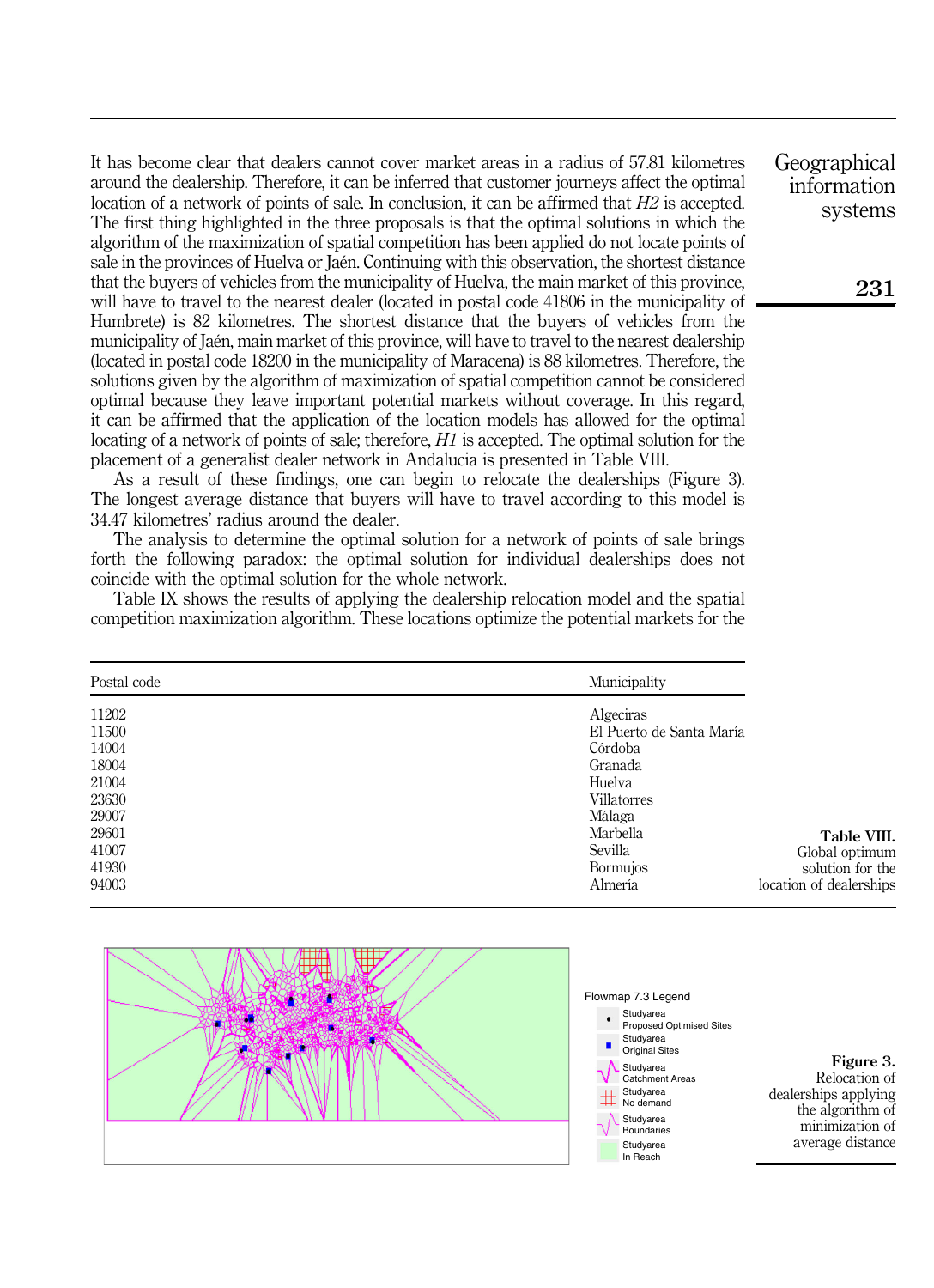| <b>EJMBE</b><br>Postal code<br>26,2 | Municipality           |
|-------------------------------------|------------------------|
| 11404                               | Jerez de la Frontera   |
| 11518                               | Puerto Real            |
| 14013                               | Córdoba                |
| 18012                               | Granada                |
| 18200<br>232                        | Maracena               |
| 29006                               | Málaga                 |
| 29603<br>Table IX.                  | Marbella               |
| 41005<br>Optimal location           | Sevilla                |
| 41007<br>solution for individual    | Sevilla                |
| 41808<br>dealerships in             | Villanueva del Ariscal |
| Andalucia<br>94230                  | Huércal de Almería     |

individual dealerships but not for the total network. Therefore, we have a local optimum. This model aims to achieve the greatest amount of demand for each centre (even to the detriment of other centres or the global network). That is to say, the optimal solution of this algorithm will geographically locate the dealers in their optimal individual location, which will be the one that allows the largest market capture. This statement is consistent with the previous literature: "retail establishments polarize towards the major urban centres" (Chica Olmo and Luque Martínez, 1992, p. 127). In this case, the local optimum does not lead to a global optimum, and therefore, it can be affirmed that H3 is rejected.

# 5. Conclusions

In this work, we have analysed the real journeys of buyers with the aim of optimizing the location of a network of points of sale, to contribute to the joint research of geography and marketing from the theoretical and practical point of view. Many authors have highlighted the importance of considering geographical criteria in business decisions (e.g. Ozimec *et al.*, 2010; Buzai, 2011; Allo, 2014; Altshuler et al., 2015; Loidl et al., 2016; Fonseca et al., 2016). The optimal location of points of sale is a relevant problem within business strategy (e.g. Tong, 2012; Zeng et al., 2009). The definition of a commercial network supposes a form of spatial monopoly based on the strong relations generated between suppliers and clients according to their geographical proximity (Ganesan *et al.*, 2005). In this context, previous literature has demonstrated the importance of segmenting markets based on geographic variables (e.g. Chasco, 2012; Casado and Palacios, 2012; Tong, 2012) and the usefulness of econometric analysis in the locating of points of sale (Mittal *et al.*, 2004). This work allows us to draw the following conclusions:

- The impact of the distance variable on the commercial viability of a dealership and the network to which it belongs is crucial in the optimization of the placement of the point of sale. Through GIS one arrives at the solution that maximizes the market area covered with the least points of sale. At the beginning of the study, vehicle buyers made average trips of less than 57.81 kilometres to purchase a vehicle. Knowledge of the habits of buyers when travelling to points of sale has allowed us to discard two of the three proposed solutions provided by the application of the location-allocation models, because they left areas of more than 80 kilometres uncovered.
- The algorithm of maximization of spatial competition relocation model increases rivalry between points of sale. With this function, there are locations for points of sale with access to greater potential markets than those points of sale located in the smaller commercial areas. These results were more balanced than those obtained with algorithms with cooperative strategies (*p*-median or minimization of mean distance).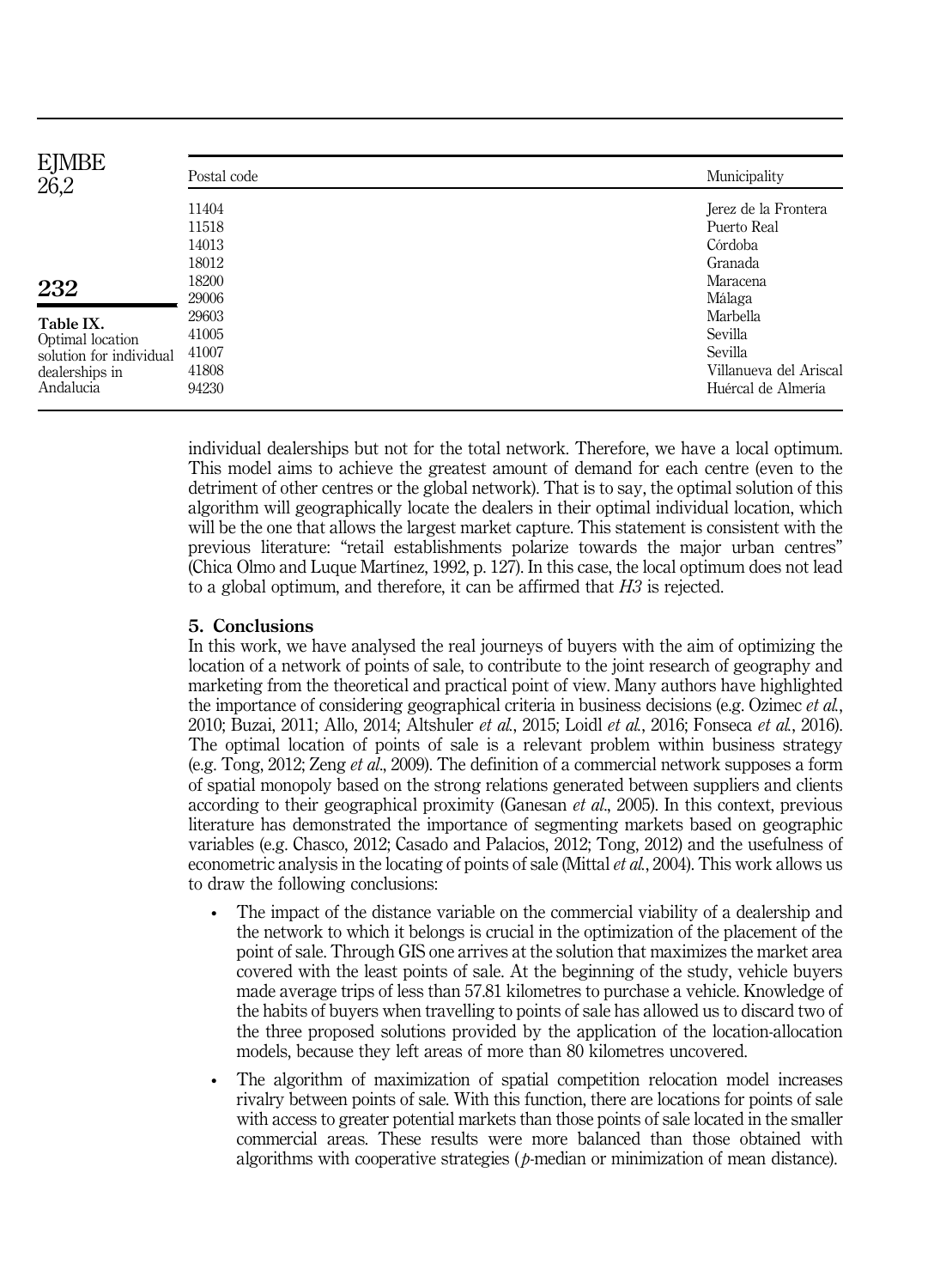- The optimum solution obtained for the whole network of points of sale (global optimum) is not the best for each point of sale (local optimum). The pursuit of individual objectives by each dealership, over the collective, provides poorer results for the whole network than with coordinated competition. These results complete the work of Chan *et al.* (2007). Nonetheless, this research demonstrates another solution that individually offers each point of sale access to more viable potential markets vs the global solution and that also makes these markets more balanced among them. It should be noted that the authors do not find any scientific documents in this line of research.
- The following conclusion is aligned with the final objective of this research: to demonstrate the usefulness of geomarketing in the development of commercial networks using real consumer journeys. From the analysis of each of the dealer's market areas, it is corroborated that knowledge of the journeys to the network of points of sale is fundamental for their optimal location, minimizing the buyers' journeys. That is to say, the joint application of the  $\beta$ -median algorithms and the maximization of the individual quota allow better access to larger potential markets by identifying geographic areas with greater commercial interest for the company. These conclusions are consistent with previous research by Bosque and García (1995), García-Palomo (1997), Goodchild (1991), Moreno (2004), Goodchild (2008) and Ozimec et al. (2010).
- As a final conclusion, the results show that GIS can optimally control the market demand coverage through retailers' collaborative strategies (in this case, car dealerships).

## 5.1 Managerial implications

The development of strategies of collaboration vs competition in the network of points of sale involves convincing the management of each point of the premise that collaboration provides the best overall solution. It is essential for the optimal location of a network of points of sale to consider the network as a whole, and not each one of the points in isolation, and that the parent company promotes actions that lead to a coordinated competition. The use of GIS is recommended with its integration into the marketing information system to anticipate the evolution of macroenvironments and microenvironments. Distance is a physical variable, known and controllable, that should be considered key in any marketing plan. Therefore, it can be concluded that location-allocation models can be of very great use to managers, and that the  $\nu$ -median model can strengthen commercial networks through their optimal positioning, while achieving major benefits for the network of dealers and for their customers.

#### 5.2 Limitations and future lines of research

The main limitation of this investigation is that in the calculation of the results of the models the only variables considered are geographical location of the points of sale and the distance travelled by buyers. In Lozano-Botache's (2016) words "a model is only a representation of reality explained geometrically and with mathematical support, which can result in true economic terms within the ceteris paribus framework" (p. 692). This decision was taken by the researchers to assess the influence of the location of every point of sale in a commercial network and their access to minimum potential geographic markets. Thus, for future works, we suggest study of the effect of other variables such as brand image, price, manufacturer advertising investment or advertising at the point of sale. Other variables may be the effect of the type of vehicle (product), since it has been considered to have the same degree of acceptance throughout the study area. Lack of information regarding the internal costs of each point of sale opens a new line of research. The second limitation comes from the investigation period. As has been indicated, the study interval 2007-2011 allowed us to

Geographical information systems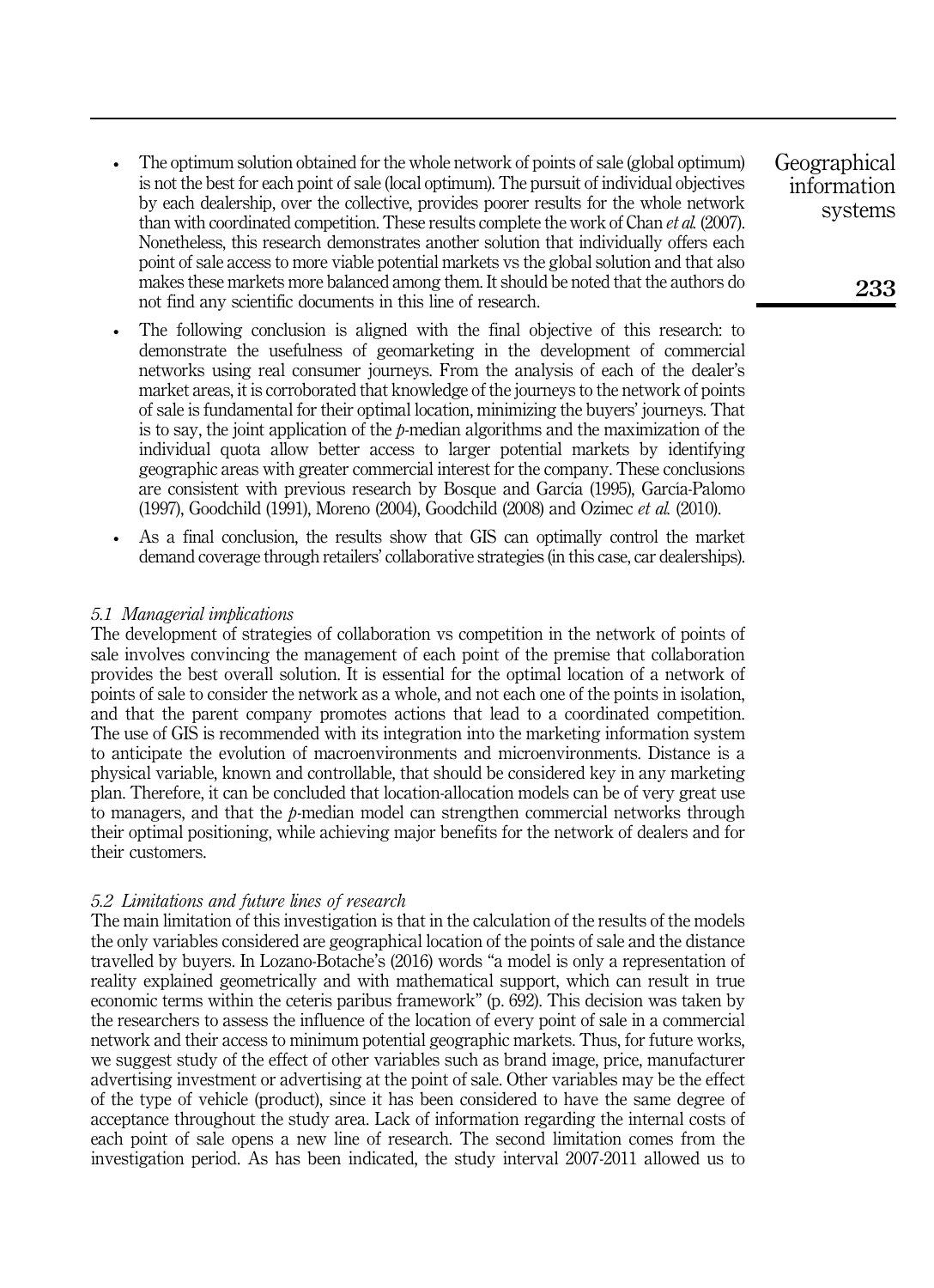obtain and analyse results in an economic context of special interest. It is recognized that the data become outdated quickly and, therefore, it is recommended that the study be replicated in the future. Another limitation has been the restriction on access to registration information (vehicle sales), since the Organic Law on Data Protection does not allow the dissemination of personal information that may lead to the identification of the individual (or a specific vehicle). Therefore, the postal code of the buyer is the highest level of detail for the registration data. Future work could introduce the influence of gender or the age of the vehicle buyer. Another aspect to be considered in the interpretation of the results is that this research has been carried out in a specific area and has been limited to the movements within it. It is possible that the behaviours are different in other autonomous communities or other countries.

#### References

- Allo, N. (2014), "A challenge for geomarketing in developing countries", *International Journal of Market* Research, Vol. 56 No. 3, pp. 297-316.
- Altshuler, Y., Shmueli, E., Zyskind, G., Lederman, O., Oliver, N. and Pentland, A.S. (2015), "Campaign optimization through mobility network analysis", Geo-intelligence and Visualization through Big Data Trends, IGI Global, pp. 33-74, doi: 10.4018/978-1-4666-8465-2.
- Bigné, J.E. and Vila, N. (2000), "Estrategia de empresa y posicionamiento de producto en la industria del automóvil", Economía Industrial, Vol. 2 No. 332, pp. 29-42.
- Bishop, W.R.J.R. and Brown, E.H. (1969), "An analysis of spatial shopping behavior", Journal of Retailing, Vol. 45 No. 2, pp. 23-30.
- Blanchar, C. (2013), "Concesionarios menguantes", El País, available at: [http://economia.elpais.com/](http://economia.elpais.com/economia/2013/03/28/actualidad/1364470099_473270.htmlm/economia/2013/03/28/actualidad/1364470099_473270.html) [economia/2013/03/28/actualidad/1364470099\\_473270.htmlm/economia/2013/03/28/actualidad/](http://economia.elpais.com/economia/2013/03/28/actualidad/1364470099_473270.htmlm/economia/2013/03/28/actualidad/1364470099_473270.html) [1364470099\\_473270.html](http://economia.elpais.com/economia/2013/03/28/actualidad/1364470099_473270.htmlm/economia/2013/03/28/actualidad/1364470099_473270.html) (accessed April 2016).
- Bosque, J. and Franco, S. (1995), "Modelos de localización asignación y evaluación multicriterio para la localización de instalaciones no deseables", Serie Geográfica, No. 5, pp. 97-112.
- Bosque, J. and García, R.C. (1995), "La información geográfica humana. Algunos problemas de su tratamiento con un sistema de información geográfica (SIG)", Anales de Geografía de la Universidad Complutense, No. 15, pp. 141-155.
- Bozkaya, B. and Singh, V.K. (2015), "Geo-intelligence and visualization through big data trends", Geo-Intelligence and Visualization through Big Data Trends, IGI Global, pp. 1-348, doi: 10.4018/ 978-1-4666-8465-2.
- Breukelman, J., Brink, G., Jong, T. and Floor, H. (2009), *Manual Flowmap 7.3*, Faculty of Geographic Sciences Utrech University, Utrech, available at:<http://flowmap.geo.uu.nl/download.php> (accessed February 2012).
- Bucklin, R.E., Siddarth, S. and Silva-Risso, J.M. (2008), "Distribution intensity and new car choice", Journal of Marketing Research, Vol. 45 No. 4, pp. 473-486.
- Busse, M.R., Knittel, C.R., Silva-Risso, J. and Zettelmeyer, F. (2016), "Who is exposed to gas prices? How gasoline prices affect automobile manufacturers and dealerships", Quantitative Marketing and Economics, Vol. 14 No. 1, pp. 41-95.
- Buzai, G.D. (2011), "Modelos de localización-asignación aplicados a servicios públicos urbanos: análisis espacial de Centros de Atención Primariade Salud (CAPS) en la ciudad de Luján, Argentina", Cuadernos de Geografía, Revista Colombiana de Geografía, Vol. 20 No. 2, pp. 111-123.
- Calero, R. (2004), "Diseño de un sistema de Geomarketing para la localización de establecimientos comerciales", doctoral thesis, Universidad Rey Juan Carlos, Madrid.
- Cardozo, O.D., Gutierrez, J. and García-Palomares, J.C. (2010), "Influencia de la morfología urbana en la demanda de transporte público: análisis mediante SIG y modelos de regresión múltiple", Geofocus, Revista internacional de Ciencia y Tecnología de la información geográfica, No. 10, pp. 82-102.

**EJMBE** 26,2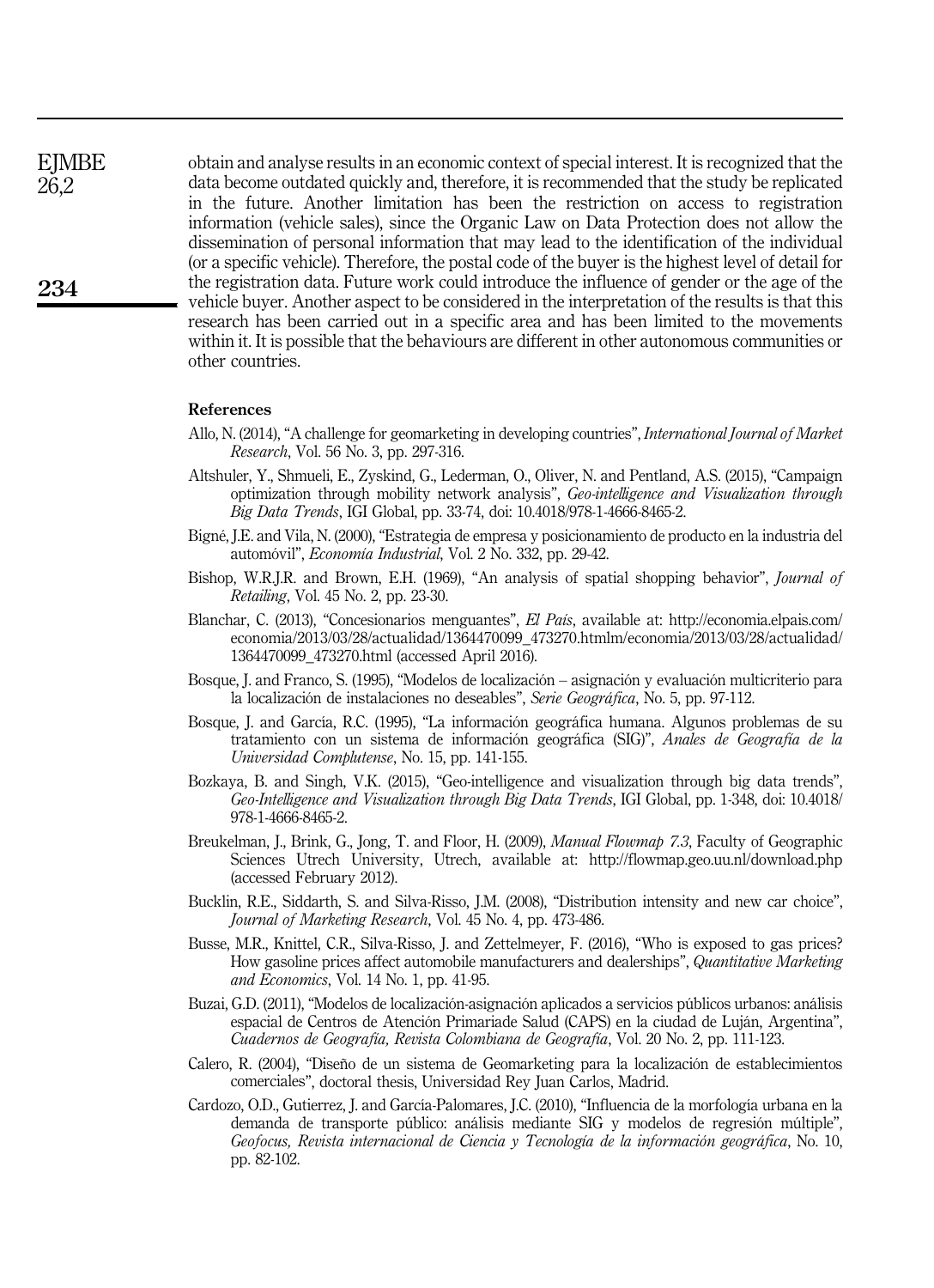- Carrizosa, E. (2013), "Documentación en el curso: TIG y planificación de equipamientos y servicios", Programa de Doctorado: El Análisis Geográfico en la Ordenación del Territorio, pp. 1-19.
- Carrizosa, E. and Romero, D. (2001), "Combining minsum and minmax: a goal programming approach", Journal of Operations Research, Vol. 49 No. 1, pp. 169-174.
- Casado, J.M. and Palacios, C. (2012), "Ubicación óptima de módulos electorales en el estado de chihuahua (Méjico) utilizando modelos de localización – asignación mediante un SIG", Boletin de la Asociación de Geógrafos Españoles, Vol. 60, pp. 227-251.
- Chan, T., Padmanabhan, V. and Seetharaman, P.B. (2007), "An econometric model of location and pricing in the gasoline market", *Journal of Marketing Research*, Vol. 44 No. 4, pp. 622-635.
- Chasco, C. (2003), "El geomarketing y la distribucion comercial", Revista Investigacion y Marketing, No. 79, pp. 6-13.
- Chasco, C. (2012), "El test scan y otros métodos de geomarketing", Harvard Deusto Marketing y Ventas, No. 113, pp. 50-54.
- Chica Olmo, J.M. (1995), "Spatial estimation of housing prices and locational rents", Urban Studies, Vol. 32 No. 8, pp. 1331-1344.
- Chica Olmo, J.M. and Luque Martínez, T. (1992), "Aplicación de la teoría de las variables regionalizadas en la investigación de marketing", Revista europea de Dirección y Economía de la Empresa, Vol. 1 No. 1, pp. 125-132.
- Comber, A., Fonte, C., Foody, G., Fritz, S., Harris, P., Olteanu-Raimond, A.M. and See, L. (2016), "Geographically weighted evidence combination approaches for combining discordant and inconsistent volunteered geographical information", *Geoinformática*, Vol. 20 No. 3, pp. 503-527.
- Delgado, M.E.M. and Canters, F. (2011), "Measuring the accessibility of different household income groups to basic community services in upland Misamis Oriental, Northern Mindanao, Philippines", Singapore Journal of Tropical Geography, Vol. 32 No. 7, pp. 168-184.
- Díez, C. and Escalona, A.I. (2001), "Areas de influencia y competencia espacial de grandes superficies comerciales: una aproximación en el caso de Zaragoza", Geographicalia, Vol. 39 No. 1, pp. 61-79.
- Donthu, N. and Rust, R.T. (1989), "Estimating geographic customer densities using kernel density estimation", Marketing Science, Vol. 8 No. 2, pp. 191-203.
- Drezner, T. (1994), "Optimal continuous location of a retail facility, facility attractiveness, and market share: an interactive model", Journal of Retailing, Vol. 70 No. 1, pp. 49-64.
- Flaherty, K.E. and Pappas, J.M. (2002), "Using career stage theory to predict turnover intentions among sales people", Journal of Marketing. Theory and Practice, Vol. 10 No. 3, pp. 48-57.
- Fonseca, A., Schon, F. and Domínguez, A. (2016), "Territorio estratégico y segregación: la región noreste del Área Metropolitana de Montevideo Strategic territory and segregation", *Economía*, Sociedad y Territorio, Vol. XVI No. 51, pp. 1-28.
- Ganesan, S., Malter, A.J. and Rindfleisch, A. (2005), "Does distance still matter? Geographic proximity and new product development", Journal of Marketing, Vol. 69 No. 10, pp. 44-60.
- García-Palomo, J.P. (1997), "Geomarketing. Los sistemas de información geográfica aplicados a la planificación comercial", Revista Distribución y Consumo, Vol. 31 No. 1, pp. 99-107.
- Geopostcodes.com. available at:<www.geopostcodes.com/> (accessed June 2013).
- González, E., Ventura, J. and Cárcaba, A. (2013), "Product efficiency in the Spanish automobile market", Investigaciones Europeas de Dirección y Economía de la empresa, Vol. 19 No. 1, pp. 1-7.
- Goodchild, M.F. (1991), "Geographic information systems", *Journal of Retailing*, Vol. 67 No. 1, pp. 3-15.
- Goodchild, M.F. (2000), "Part 1. Spatial analysts and GIS practitioners", Journal of Geographical Systems, Vol. 2 No. 1, pp. 5-10.
- Goodchild, M.F. (2008), "Statistical perspectives on geographic information science", Geographical Analysis., Vol. 40 No. 3, pp. 310-325.
- Goodchild, M.F. (2010), "Towards geodesign: repurposing cartography and GIS?", *Cartographic* Perspectives, No. 66, pp. 7-21.

Geographical information systems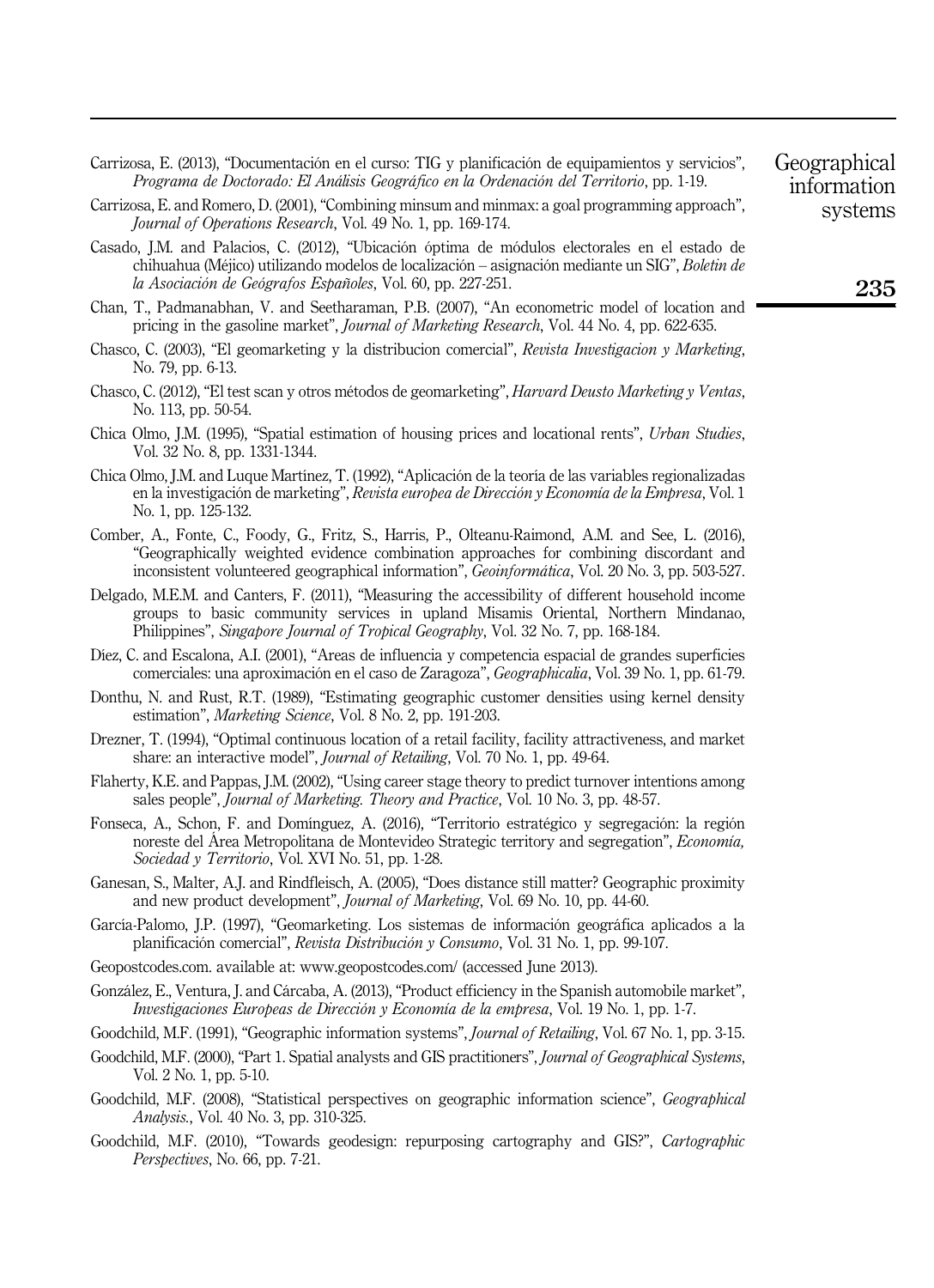| ิ<br>ย)MBl |
|------------|
| า          |

236

Goodchild, M.F. (2013), "Prospect for a space – time GIS", Annals of the Association of American Geographers, Vol. 103 No. 5, pp. 1072-1077.

- Gutiérrez-Gallego., J.A., Ruiz-Labrador, E.E., Jaraiz, F.J. and Pérez-Pintor, J.M. (2012), "Diseño de un modelo de asignación de viajes con aplicaciones SIG para la gestión de planes de movilidad urbana sostenibles en ciudades medias", GeoFocus, Vol. 13 No. 1, pp. 1-21.
- Hyman, M.R. (1987), "Long distance geographic mobility and retailing attitudes and behavior: an update", Journal of Retailing, Vol. 63 No. 2, pp. 187-204.
- Jong de, T. and Tilema, T. (2005), "Transport network extensions for accessibility analysis in geographic information systems", Africa GIS Conference in Tshwane, pp. 1-12.
- Levy Mangin, J.P., Apaolaza Ibañez, V. and Hartmann, P. (2007), "Determinantes del éxtio de las relaciones fabricante – distribuidor: el caso de los concesionarios de automóviles estadounidenses en España", Ciencia Ergo Sum, Vol. 14 No. 2, pp. 125-134.
- Loidl, M., Wallentin, G., Cyganski, R., Graser, A., Scholz, J. and Hauslauer, E. (2016), "GIS and transport modeling-strengthening the spatial perspective", *International Journal of Geo-Information*, Vol. 5 No. 84, pp. 1-23.
- López, F.A. and Chasco, C. (2007), "Time trend in spatial dependence. Specification strategy in the first order spatial autoregressive model", Estudios de Economía Aplicada, Vol. 25 No. 2, pp. 631-650.
- Lozano-Botache, R. (2016), "Seguimiento al comportamiento del mercado de tierras rurales a través de un GIS, Santander Colombia", Economia, Sociedad y Territorio, Vol. XVI No. 52, pp. 675-696.
- Lucas, B., Arefin, A.S., De Vries, N.J., Berretta, R., Carlson, J. and Moscato, P. (2015), "Engagement in motion: exploring short term dynamics in page-level social media metrics", paper presented at the Proceedings – 4th IEEE International Conference on Big Data and Cloud Computing, BDCloud 2014 with the 7th IEEE International Conference on Social Computing and Networking, SocialCom 2014 and the 4th International Conference on Sustainable Computing and Communications, SustainCom 2014, pp. 334-341.
- Maarten, V.H. (2002), Job Access, Work Place Mobility and Occupational Achievement, Eburon Publishers, Chicago, IL.
- Makarova, I., Khabibullin, R., Belyaev, A. and Belyaev, E. (2012), "Dealer service center competitiveness increase using modern management methods", Transport Problems, Vol. 7 No. 2, pp. 53-59.
- Mittal, V., Kamakura, W.A. and Govind, R. (2004), "Geographic patterns in customer service and satisfaction: an empirical investigation", Journal of Marketing, Vol. 68 No. 7, pp. 48-62.
- Moral-Rincón, M.J. (2004), "Luces y sombras en el sector de automoción español", Economistas, No. 100, pp. 112-118.
- Moreno, A. (2003), "Modelado y representación cartográfica de la competencia espacial entre establecimientos minoristas", Boletín de la Asociación de Geógrafos Españoles, No. 35, pp. 55-78.
- Moreno, A. (2004), "Nuevas tecnologías de la información y revalorización del conocimiento geográfico", Scripta Nova, Revista Electrónica de Geografía y Ciencias Sociales, Vol. 7 No. 170, pp. 1-15.
- Moreno, A. and Buzai, G.D. (2008), "Análisis y planificación de servicios colectivos con sistemas de información geográfica", Universidad Autónoma de Madrid y Universidad de Luján, ISBN:978- 84-691-7877-5, Madrid.
- Moyano-Fuentes, J. and Martínez-Jurado, P.J. (2012), Determinantes de la competitividad de los concesionarios de automoción en España, Septem ediciones, Oviedo.
- Navas, N. (2014), "La mitad de los concesionarios que más venden ya son rentables", CincoDías, available at: [http://cincodias.com/cincodias/2014/04/08/empresas/1396966251\\_643124.html](http://cincodias.com/cincodias/2014/04/08/empresas/1396966251_643124.html) (accessed June 2016).
- Ozimec, A.M., Natter, M. and Reutterer, T.K. (2010), "Geographical information systems-based marketing decisions: effects of alternative visualizations on decision quality", Journal of Marketing, Vol. 74 No. 11, pp. 94-110.